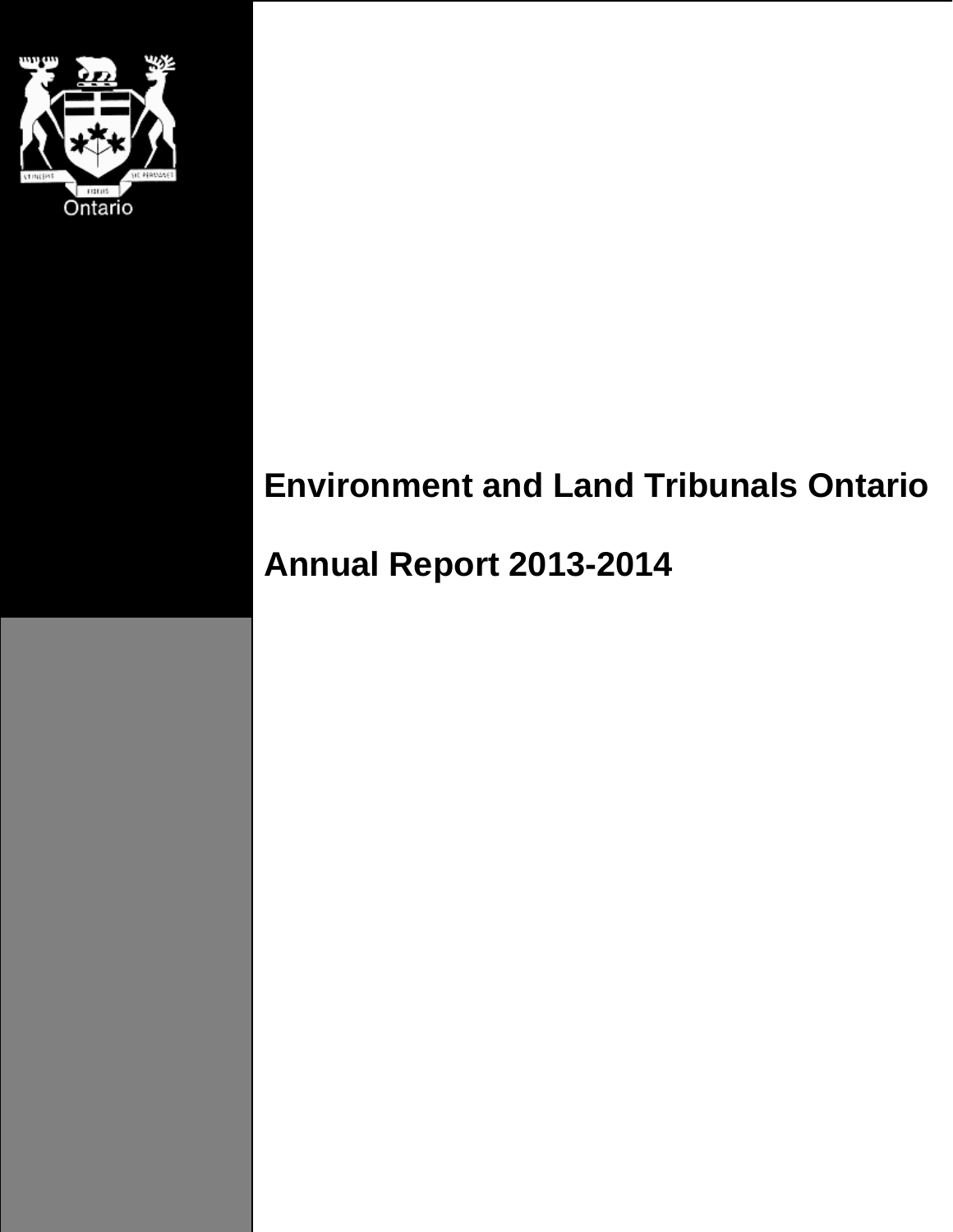Contact Information:

To the Honourable Christian Bentley, Attorney General Bentley, Attorney General Bentley, Attorney General Bentley, A<br>Chris Bentley, Attorney General Bentley, Attorney General Bentley, Attorney General Bentley, Attorney Gen Environment and Land Tribunals Ontario (ELTO) 655 Bay Street, Suite 1500 Toronto, ON M5G 1E5

Dear Minister, Toll free: 1-866-448-2248 We have the pleasure of submitting, for your approval, the Toll free fax: 1-877-849-2066 Tel: (416) 212-6349 Fax: (416) 314-3717

Website: www.elto.gov.on.ca

For an electronic copy of this document, visit the ELTO website.

© Queen's Printer for Ontario, 2014

ISBN 978-1-4606-4282-5 ISSN 1925-6876 (print)

Environment and Land Tribunals Ontario www.elto.gov.on.ca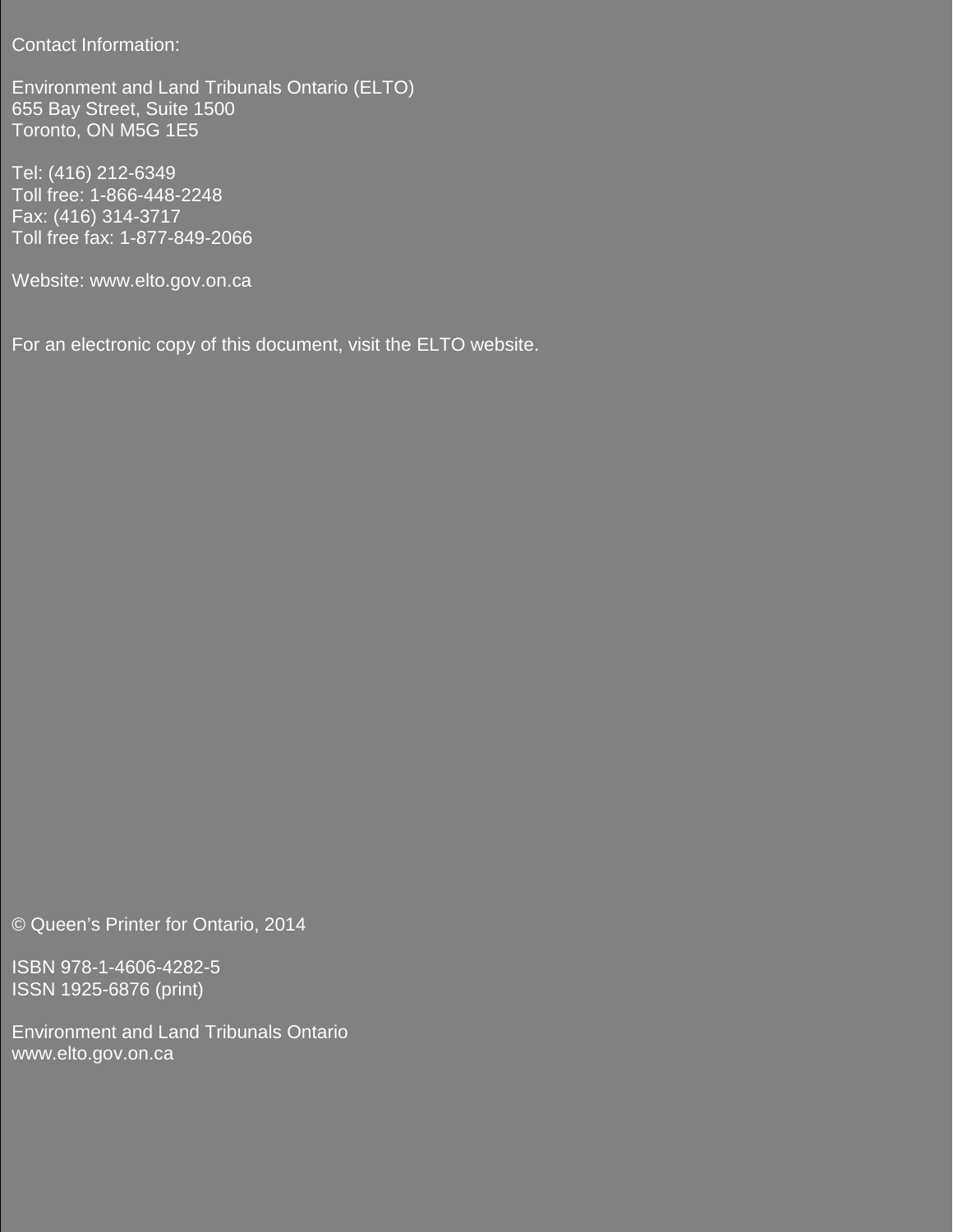To the Honourable Madeleine Meilleur, Attorney General

Minister:

We have the pleasure of submitting, for the approval of the Legislature, the Environment and Land Tribunals Ontario 2013-2014 Annual Report.

Respectfully submitted,

Jun leh

B. Lynn Homin

Jerry V. DeMarco Lynn Norris Alternate Executive Chair Fall Executive Lead<br>
Environment and Land Tribunals<br>
Environment an Ontario Ontario

Environment and Land Tribunals Environment and Land Tribunals

2014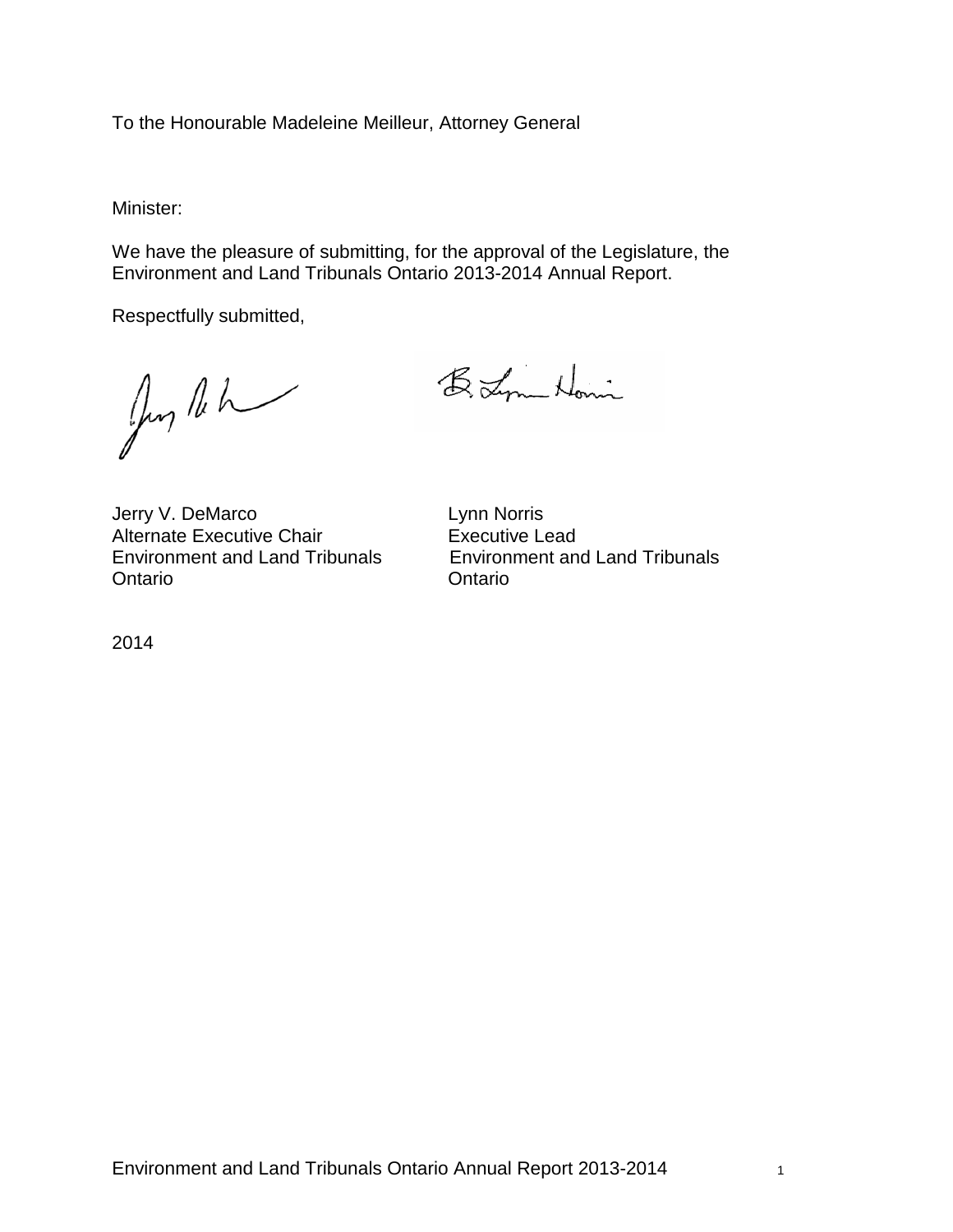# ELTO 2013-2014 Annual Report **Table of Contents**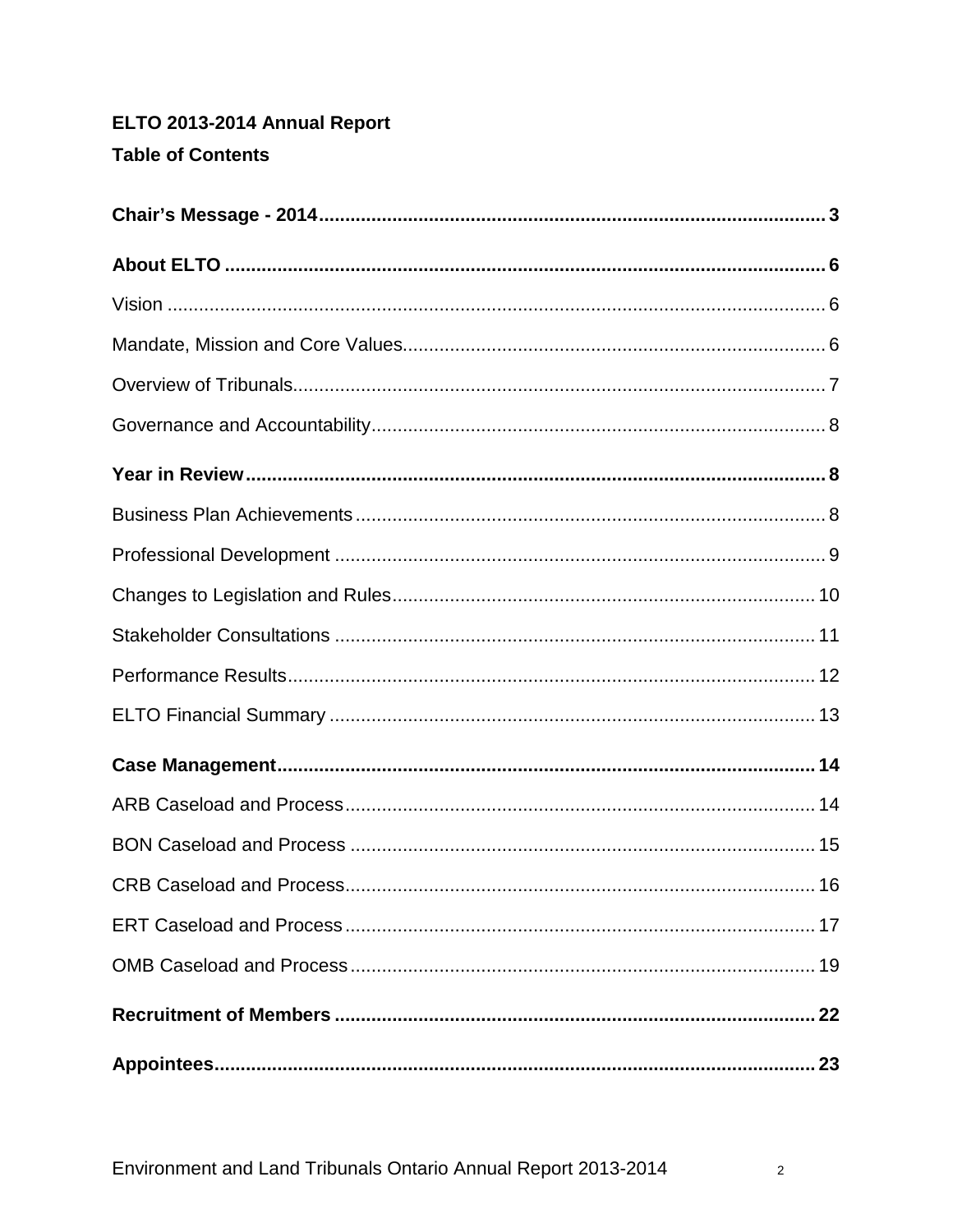# <span id="page-4-0"></span>**Chair's Message – 2014**

On behalf of all Members and staff, I am pleased to present the 2013-2014 Environment and Land Tribunals Ontario (ELTO) Annual Report. This report covers the fiscal year ending March 31, 2014.

ELTO was the first cluster of tribunals created under the authority of the *Adjudicative Tribunals Accountability, Governance and Appointments Act, 2009* (ATAGAA). Formed in 2010, ELTO includes the Assessment Review Board (ARB), Board of Negotiation (BON), Conservation Review Board (CRB), Environmental Review Tribunal (ERT) and Ontario Municipal Board (OMB).

The purpose of ATAGAA is to ensure that adjudicative tribunals are accountable, transparent and efficient in their operations while remaining independent in their decision-making. A key feature of ATAGAA is ensuring public access to governance and accountability documents. ELTO's public accountability documents include the Mandate and Mission Statement, Consultation Policy, Service Standard Policy, Ethics Plan, and Member Accountability Framework, which includes position descriptions and a Code of Conduct. These documents can be viewed on ELTO's website at www.elto.gov.on.ca. ELTO's governance documents, which include the Business Plan, Annual Report and Memorandum of Understanding, are also posted on the website.

At ELTO, the 2013-2014 fiscal year was a year of transition and renewal. ELTO made succession plans for key leadership positions, while remaining focused on effectively fulfilling the cluster mandate and the legislated mandates of the five tribunals. ELTO sought to enhance the confidence and trust of the public, government and parties to cases. This included a focus on priorities to support:

- the core business of resolving disputes;
- government initiatives for agencies, boards and commissions; and
- internal initiatives to better promote accountability and efficiency.

During 2013-2014, several case and hearing management strategies were developed or completed to improve the timely and fair resolution of cases across ELTO, including a review of the rules and practice directions for Renewable Energy Approval appeals before the ERT, a new practice direction for Growth Plan hearings before the OMB, an information sheet for lengthy OMB hearings, and the creation of an ELTO-wide roster of cross-appointed Members who are available to conduct mediations in response to demands at any tribunal in the cluster.

The ARB Streaming Strategy, which was previously developed in consultation with staff, Members and stakeholders, continued to make excellent progress. The strategy was designed to address the outstanding backlog of cases from previous assessment cycles and improve the ARB's ability to resolve new cases within the current 2013-2016 cycle.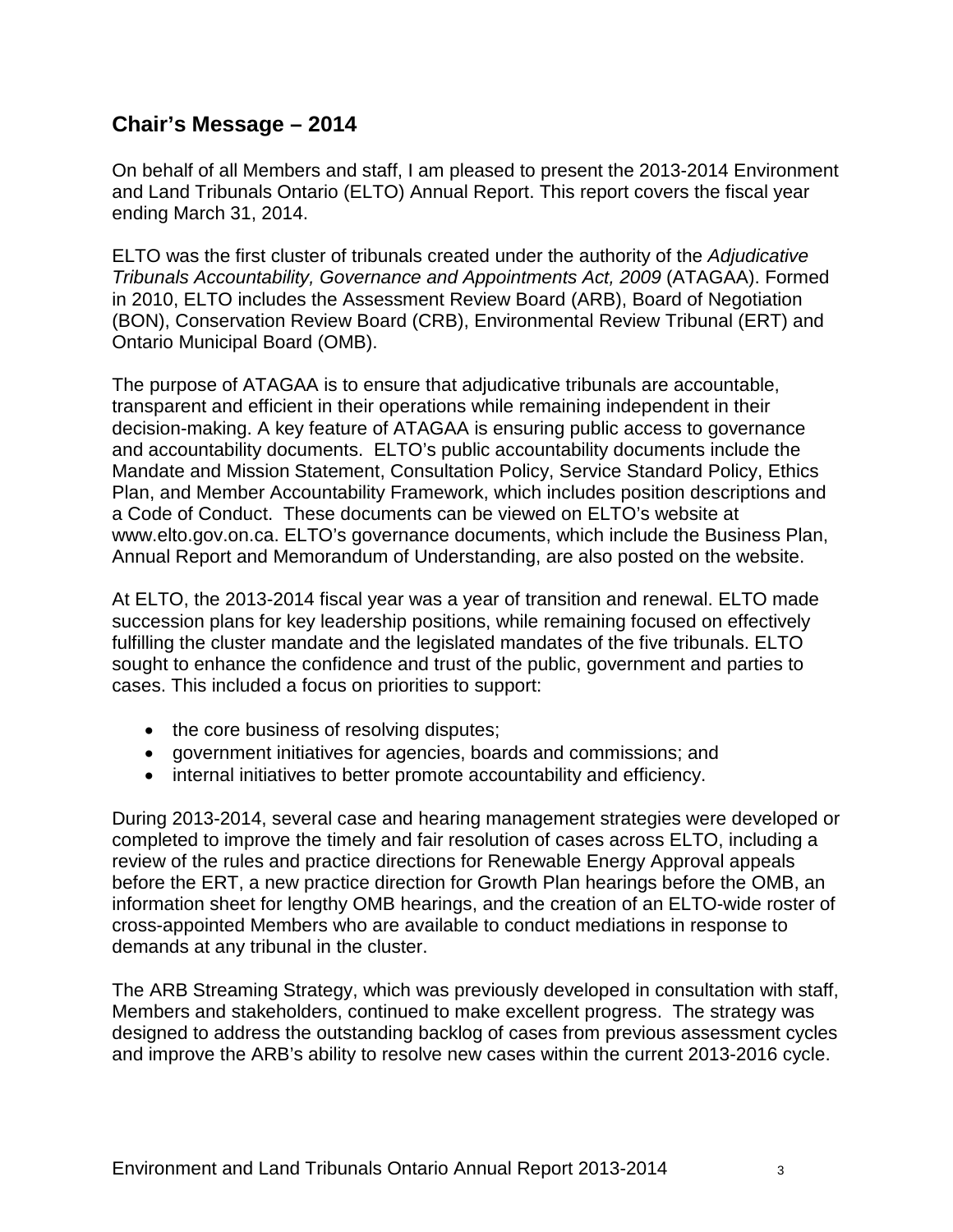As of March 31, 2014, the ARB received 45,000 new appeals for the 2012 current value assessment on the 2013 and 2014 taxation years. The total number of outstanding appeals was 62,000 on 32,000 properties. The ARB continues to see progress on the resolution of the backlog of appeals as the pre-2012 assessment cycle appeals now total 23,000 (a reduction of 70 per cent of the backlog of appeals).

ELTO provided input into a number of government initiatives affecting the operation of its independent tribunals, including the Ministry of Finance's Special Purpose Business Property Assessment Review and the Ministry of Municipal Affairs and Housing's review of the land use planning system. In addition, the leadership of the tribunals that report through the Ministry of the Attorney General came together to identify common goals for future planning of programs, facilities and technology in order to improve service and implement innovative solutions to the challenges facing adjudicative tribunals across Ontario.

In the fall of 2013, ELTO consulted throughout the organization to develop a vision statement, strategic directions and initiatives that reflect the organization's focus for the future. This important exercise supported the development of the 2014-2017 Business Plan, which has been submitted to the Attorney General and will be published once it has been approved. The Vision Statement and the Business Plan emphasize the core public service role that ELTO plays. These documents will ensure that the organization is client-focused and committed to excellence in resolving environment and land disputes for all Ontarians.

In 2013-2014, ELTO convened its external Advisory Committee on a quarterly basis to receive feedback on access to justice, with a particular focus on remote, rural and northern communities. The Committee also reviewed a number of ELTO initiatives, including a review of information available on ELTO's website, draft practice directions, proposed rule changes and alternate hearing formats.

ELTO continued to implement initiatives that create a more resilient organization that can respond in an effective and timely way to client needs. To this end, ELTO held a number of position competitions throughout the year to fill vacancies at the leadership and Member levels. ELTO identified many highly qualified candidates based on the qualification criteria of substantive area knowledge and aptitude for impartial adjudication and alternative dispute resolution. ELTO trained newly appointed Members to help fill the roles of recently retired Members.

ELTO also continued to provide an expanded professional development program that is developed through consultation with Members. The program ensures that Members continue to develop the skills and knowledge required in their positions. ELTO used electronic and in-person programs, covering a range of substantive and procedural issues. Tribunal specific training was also conducted to enhance substantive area expertise in each tribunal, and where applicable, specialized training offered by third parties was used to supplement ELTO training, particularly in the orientation of new Members.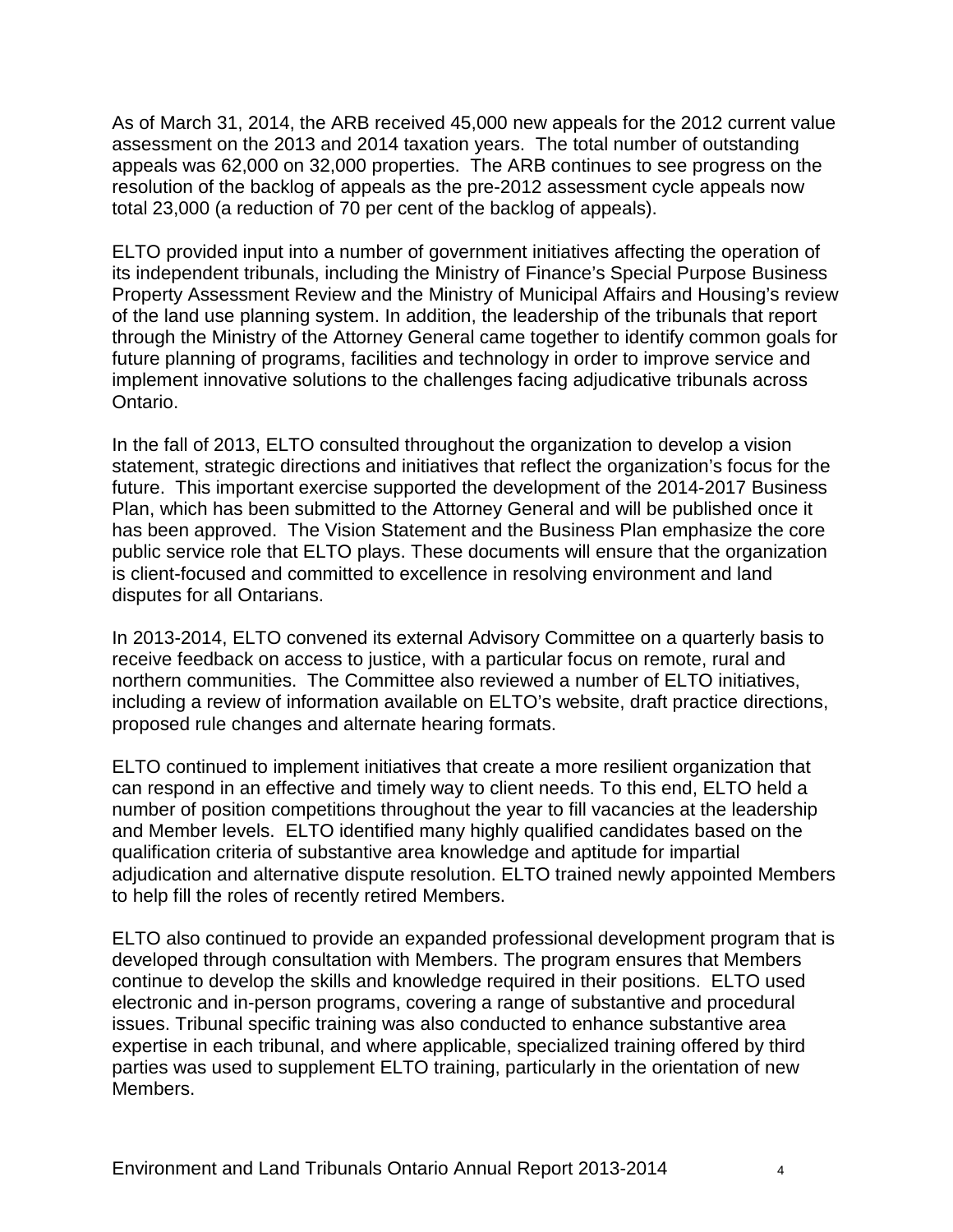As Alternate Executive Chair of ELTO, I would like to take this opportunity to thank everyone who has provided input on how services could be improved at ELTO. The input of those who are served by ELTO is a valuable source of information as ELTO continues to grow as a public service organization. ELTO is committed to being a learning organization that looks to share and develop best practices across tribunals.

I wish to thank all Members and staff who contributed to ELTO's important public service work over the past year. I would also like to acknowledge the important contributions of those Members and staff who have recently left ELTO, including former ELTO Executive Chair Lynda Tanaka and ARB Associate Chair Richard Stephenson, whose terms ended shortly after the end of the past fiscal year. I am grateful for their work on behalf of the people of Ontario.

I look forward to the 2014-2015 fiscal year as ELTO seeks to continuously improve its services and strives to be a leading example of an effective and efficient client-focused organization.

Sincerely,<br> $\iint_V \iint_V \iint_V$ 

Jerry V. DeMarco Alternate Executive Chair Environment and Land Tribunals Ontario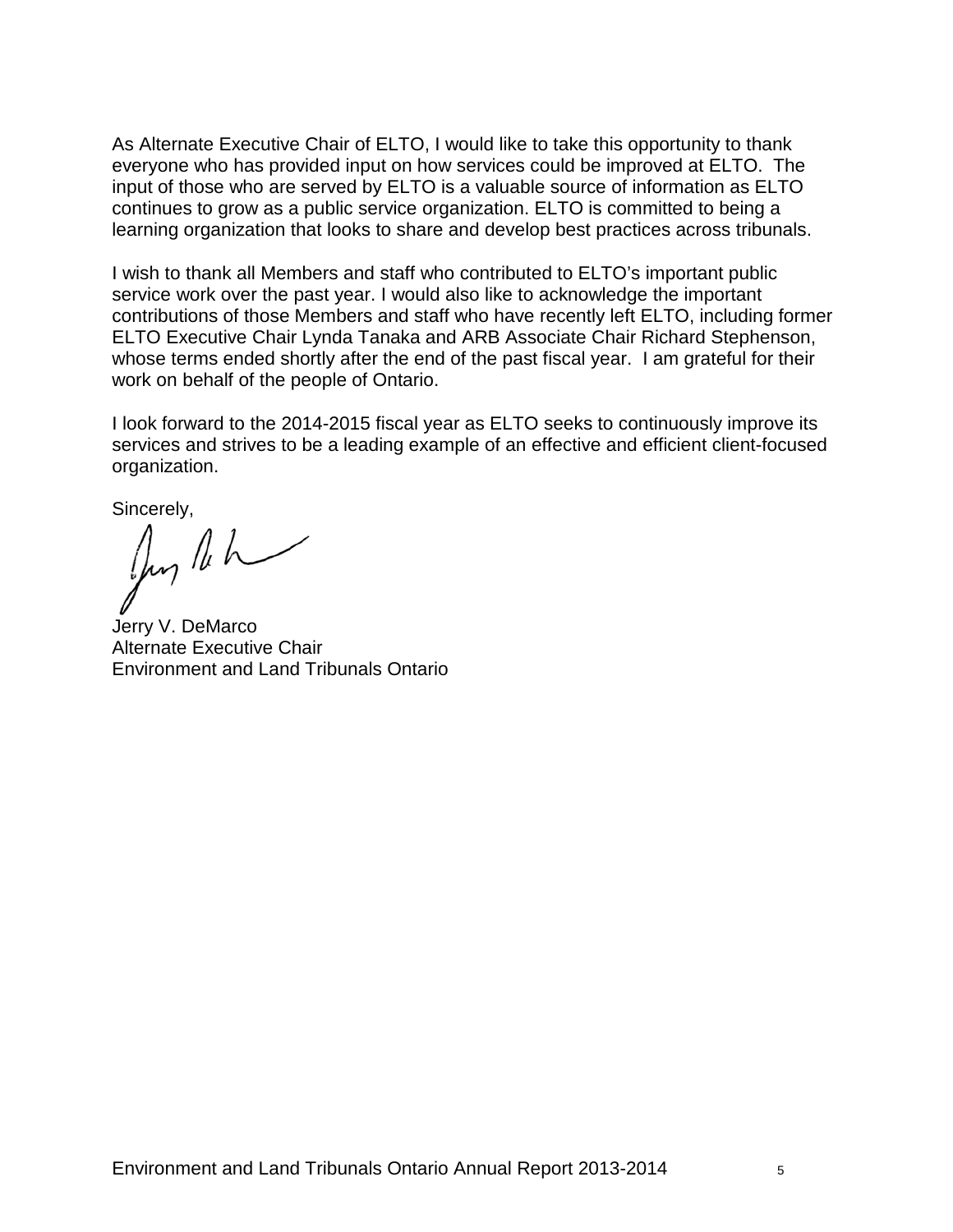# <span id="page-7-0"></span>**About ELTO**

# <span id="page-7-1"></span>Vision

We are client-focused and committed to excellence in the resolution of environment and land disputes for all Ontarians.

<span id="page-7-2"></span>Mandate, Mission and Core Values

### **Mandate**

ELTO is a group of five tribunals that resolve appeals, applications and other disputes, under some 100 statutes, in relation to land use planning, environmental and heritage protection, property assessment, land valuation and other matters.

### **Mission**

ELTO and its constituent tribunals will strive for excellence and demonstrate the highest standards of public service in:

- Delivering modern, fair, accessible, effective and timely dispute resolution services.
- Demonstrating consistency in procedures and outcomes while remaining responsive to differing cases and party needs, and to an evolving development of the law.
- Responding to the needs of diverse stakeholder communities.
- Resolving disputes, within the applicable legislative framework to support strong, healthy communities and achieve outcomes that are in the public interest.

#### **Core Values**

Core values are the guiding principles of ELTO and the foundation on which its constituent tribunals fulfill their mandates.

#### *Accessibility*

- Publications, communications and facilities, including hearing and mediation rooms, will provide for full and equitable access.
- Diversity will be fully respected and reflected in all that ELTO does.
- Processes will be designed in a way that facilitates informed participation.
- Proceedings will be conducted in a manner that is welcoming and respectful.
- Practices and procedures will provide for a meaningful, effective opportunity to be heard on the relevant issues to be resolved in a particular case.

#### *Fairness*

• Proceedings will be conducted impartially. Decisions will be principled and based on the facts, the applicable law and policy, and on the merits of the case.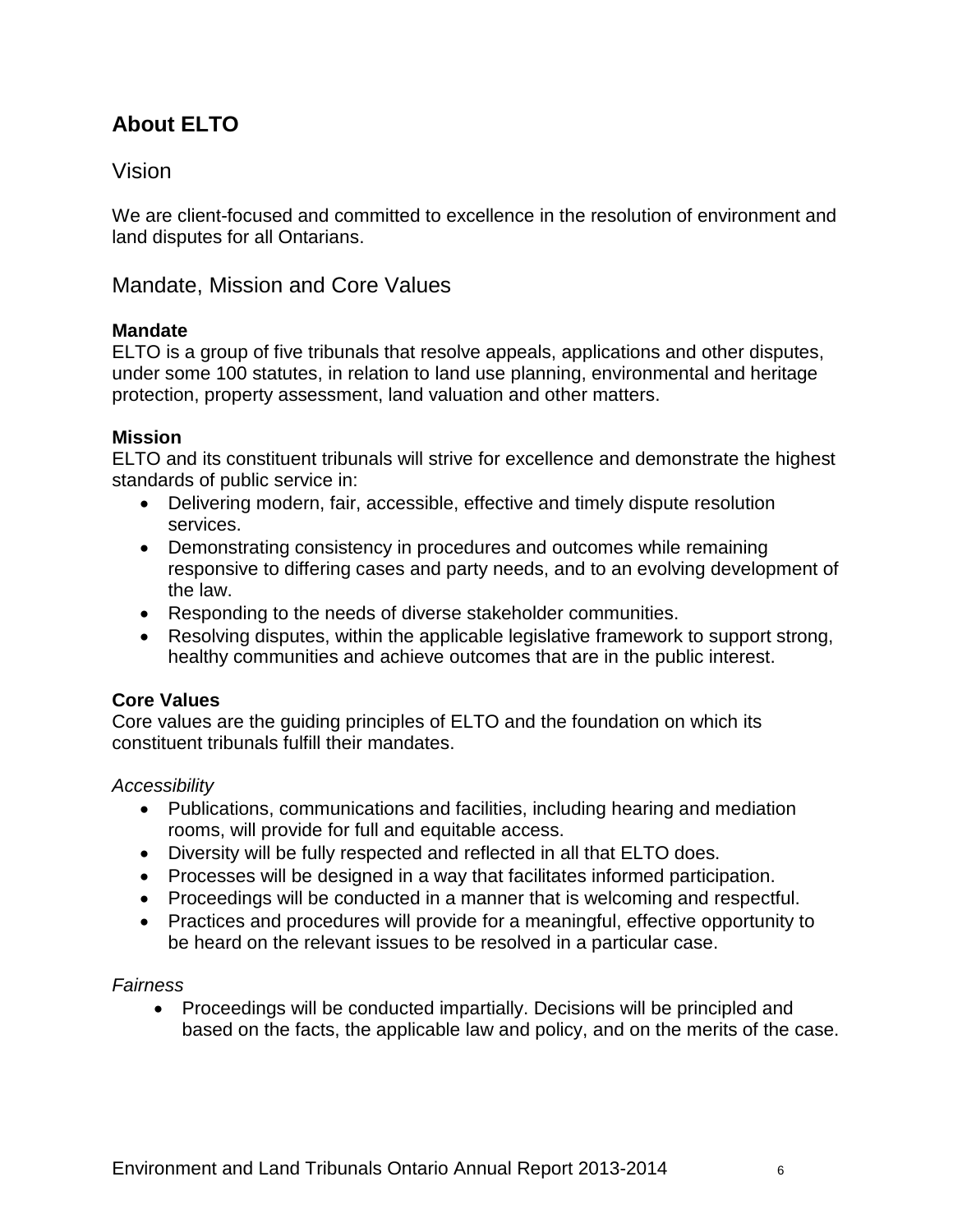### *Transparency*

• Tribunal procedures, rules, policies and decisions will be clear and readily available to the public. Reasons for decisions will be concise and will explain how the decision was reached.

#### *Timeliness*

- Proceedings will be conducted in a timely and expeditious manner and will be proportional to the issues that must be determined to resolve the dispute.
- Decisions will be issued as soon as possible after a proceeding.

#### *Integrity, Professionalism and Independence*

- Members and staff will act with honesty, integrity and professionalism, exhibiting the highest standards of public service.
- Members and staff will work together to build public confidence in ELTO, its constituent tribunals and the administration of justice.
- ELTO and its constituent tribunals must be, and be seen to be, neutral, unbiased and independent from improper influence.

# <span id="page-8-0"></span>Overview of Tribunals

ELTO brings together five Ontario tribunals and boards that adjudicate and provide dispute resolution services related to land use planning, environmental and heritage protection, property assessment, land valuation and other matters.

The **Assessment Review Board** hears property assessment appeals to ensure that properties are assessed and classified in accordance with the provisions of the *Assessment Act*. The Board also hears appeals on property tax matters under other legislation.

The **Board of Negotiation** provides voluntary mediation services to parties involved in disputes over the value of land expropriated by a public authority.

The **Conservation Review Board** hears disputes over properties that may demonstrate cultural heritage value or interest and disputes regarding archaeological licensing. The Review Board makes recommendations to the final provincial or municipal decisionmaking authority in the particular case.

The **Environmental Review Tribunal** hears applications and appeals under numerous environmental and planning statutes. The Tribunal also functions as the Niagara Escarpment Hearing Office to hear development permit appeals and plan amendment applications for this protected World Biosphere Reserve, and serves as the Office of Consolidated Hearings to hear applications for joint hearings where separate hearings before more than one tribunal would otherwise be required.

The **Ontario Municipal Board** hears applications and appeals in relation to a range of municipal planning, financial and land matters including official plans, zoning by-laws,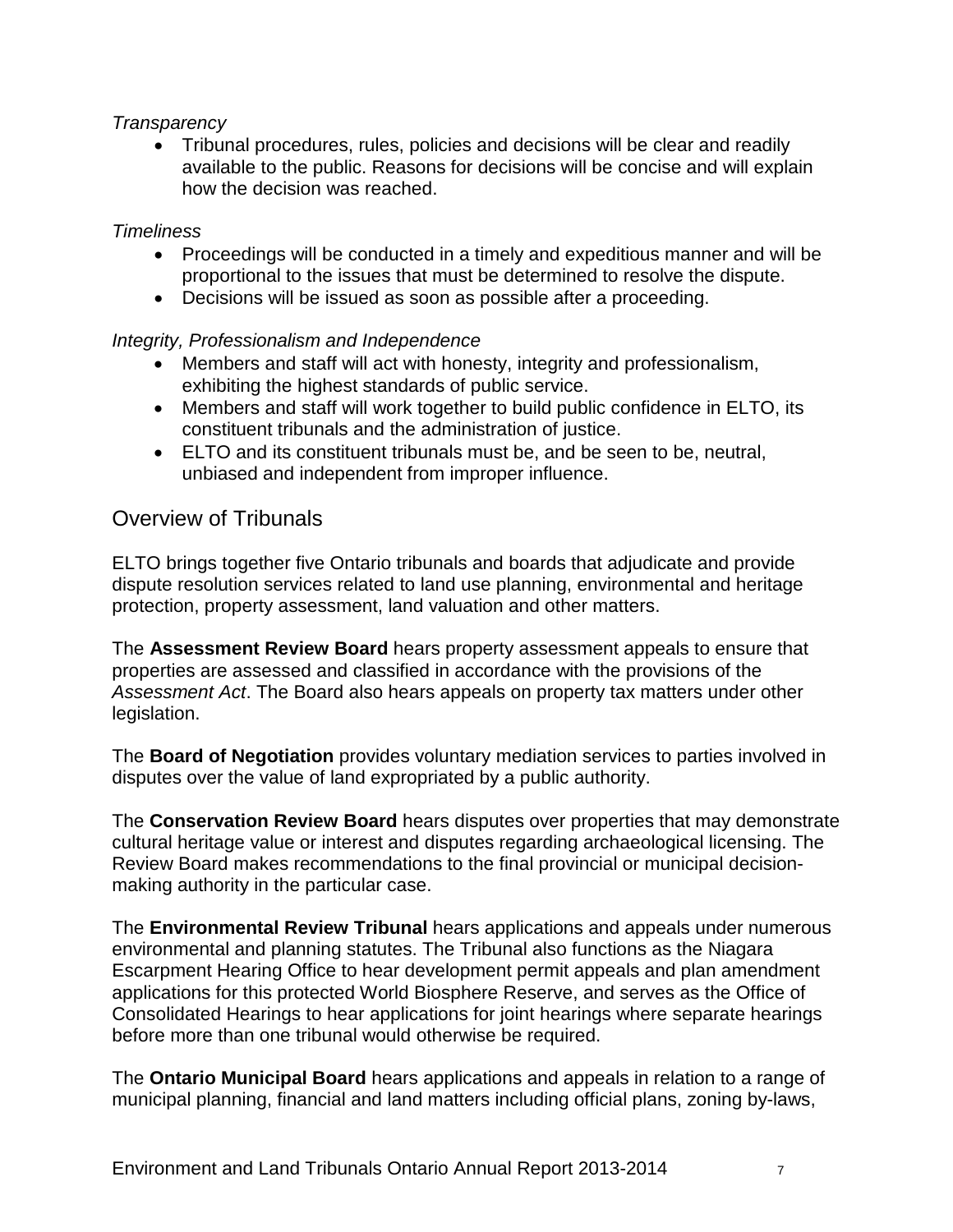subdivision plans, consents and minor variances, land compensation, development charges, electoral ward boundaries, municipal finance, aggregate resources and other issues.

ELTO was created under the authority of the *Adjudicative Tribunals Accountability, Governance and Appointments Act, 2009* (ATAGAA). This act permits the government to designate two or more adjudicative tribunals as a cluster if, in the opinion of the Lieutenant Governor in Council, the matters that the tribunals deal with are such that they can operate more effectively and efficiently as part of a cluster than alone.

# <span id="page-9-0"></span>Governance and Accountability

ATAGAA and related regulations have further strengthened and made transparent the accountability framework for adjudicative tribunals through provisions with respect to:

- Requirements for public accountability documents, including mandate and mission statements, consultation policies, service standard policies, ethics plans and Member accountability frameworks (such as job descriptions, necessary skills and qualifications, and codes of conduct).
- Requirements for governance accountability documents, including memoranda of understanding, business plans, and annual reports.
- Requirements for appointments and the need for the selection process to be competitive and merit‐based.
- The designation of clusters of two or more adjudicative tribunals to improve the effectiveness and efficiency of tribunals.

ELTO worked with the Ministry of the Attorney General's Justice Audit Services (JAS) team in 2013-2014 on a two-phased internal audit of its operations. The final report for Phase One was received in the fall of 2013 and focused on the ARB and BON. Implementation of the report's recommendations is underway. The Phase Two report for the CRB, ERT and OMB is expected by the summer of 2014.

# <span id="page-9-1"></span>**Year in Review**

## <span id="page-9-2"></span>Business Plan Achievements

Throughout 2013-2014, ELTO made considerable progress in achieving a number of key priorities and strategies, including:

**1. Core Business Initiatives – Resolving Appeals, Applications and Disputes** Improvements were made to case and hearing management strategies throughout the cluster, including a review of several rules and practice directions. Implementation of the ARB Streaming Strategy has led to a 70 per cent reduction in older assessment appeal cases and a 65 per cent reduction in outstanding tax appeals. Members are effectively resolving matters quickly and efficiently through mediation strategies introduced in the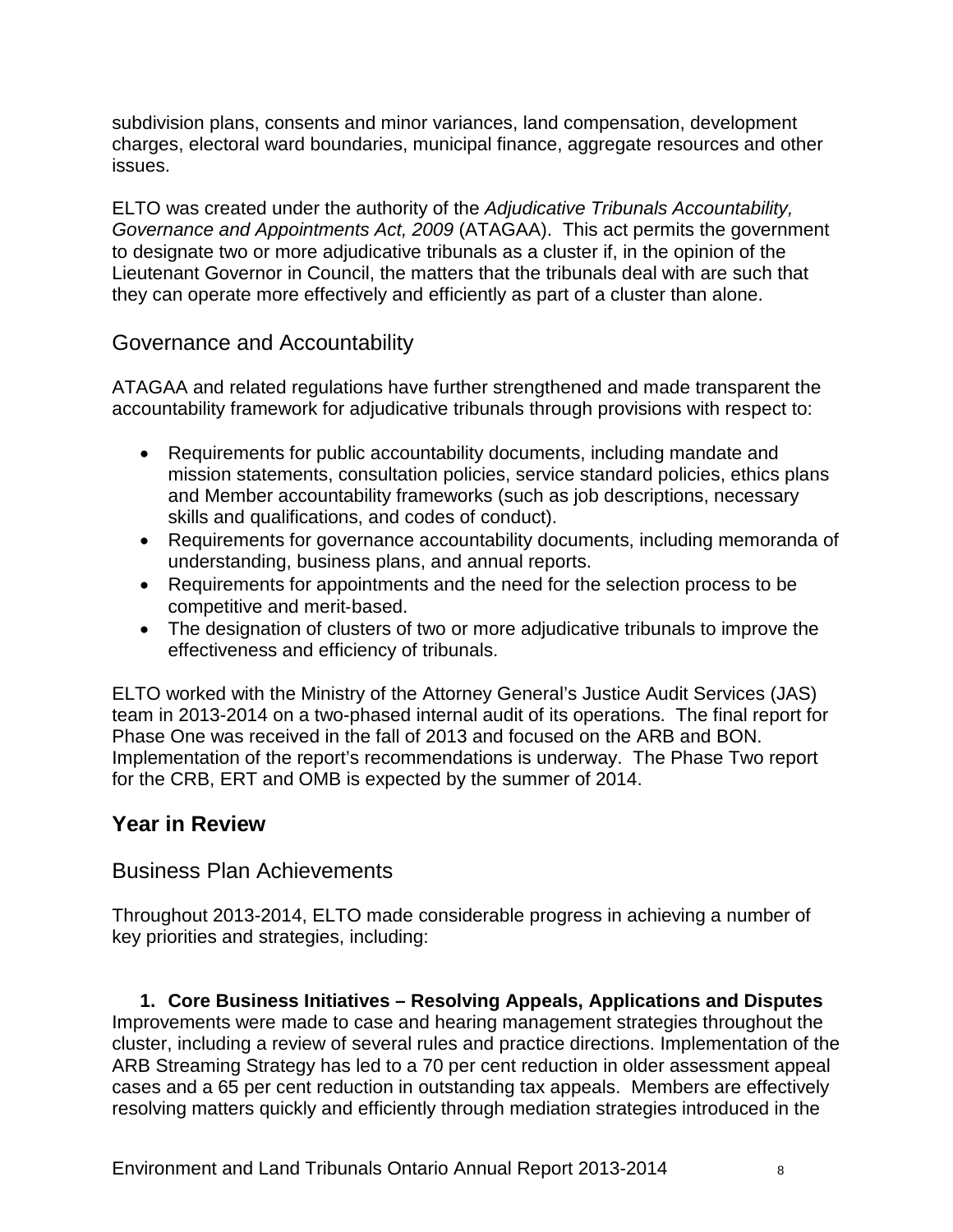ELTO-wide Alternative Dispute Resolution (ADR) initiative. To support this initiative, ELTO's roster of Members trained in ADR has been strengthened with the crossappointment of eight Members skilled in mediation techniques.

**2. Government Initiatives for Agencies, Boards and Commissions** Working in collaboration with the Ministry of the Attorney General and policy ministries across government, ELTO participated in a number of government initiatives in 2013- 2014 that impact the tribunals' operations. These initiatives included the Ministry of Finance's Special Purpose Business Property Assessment Review and the Ministry of Municipal Affairs and Housing's land use planning and development charges review. Leaders from the Ministry of the Attorney General's clusters and tribunals met to identify common goals for future planning of programs, facilities and technology. In consultation with stakeholders, ELTO developed a multi-year accessibility plan, one of the key components of its Diversity, Inclusion and Accessibility Plan. A number of initiatives were implemented to promote resiliency and mental health awareness in the workplace through learning and development events.

### **3. Internal Reform – Accountability and Efficiency**

Over the past year, several improvements to the cluster's operations were made to enhance accountability and improve the use of resources. The ELTO Advisory Committee provided feedback on the information available on ELTO's website, draft practice directions, proposed rule changes and alternate hearing formats. The internal audit of ELTO operations conducted by JAS continued, with implementation of recommendations from Phase One of the audit and completion of field work for Phase Two. Upgrades were made to technology, including improvements to the telephone voice menu system and server infrastructure. To increase transparency and accountability, ELTO now publishes quarterly caseload statistics on its website for ARB, ERT and OMB and provides information on Requests for Review. Improvements were also made to rationalize library resources, including providing access to materials online to assist Members and staff.

In the fall of 2013, following consultations with staff, Members and the ELTO Advisory Committee, ELTO developed the following vision statement:

• We are client-focused and committed to excellence in the resolution of environment and land disputes for all Ontarians.

In addition, three strategic directions were identified for the 2014-2016 Business Plan:

- Providing client options that lead to timely and appropriate resolutions
- Transforming through technology
- <span id="page-10-0"></span>• Building a dynamic, effective workplace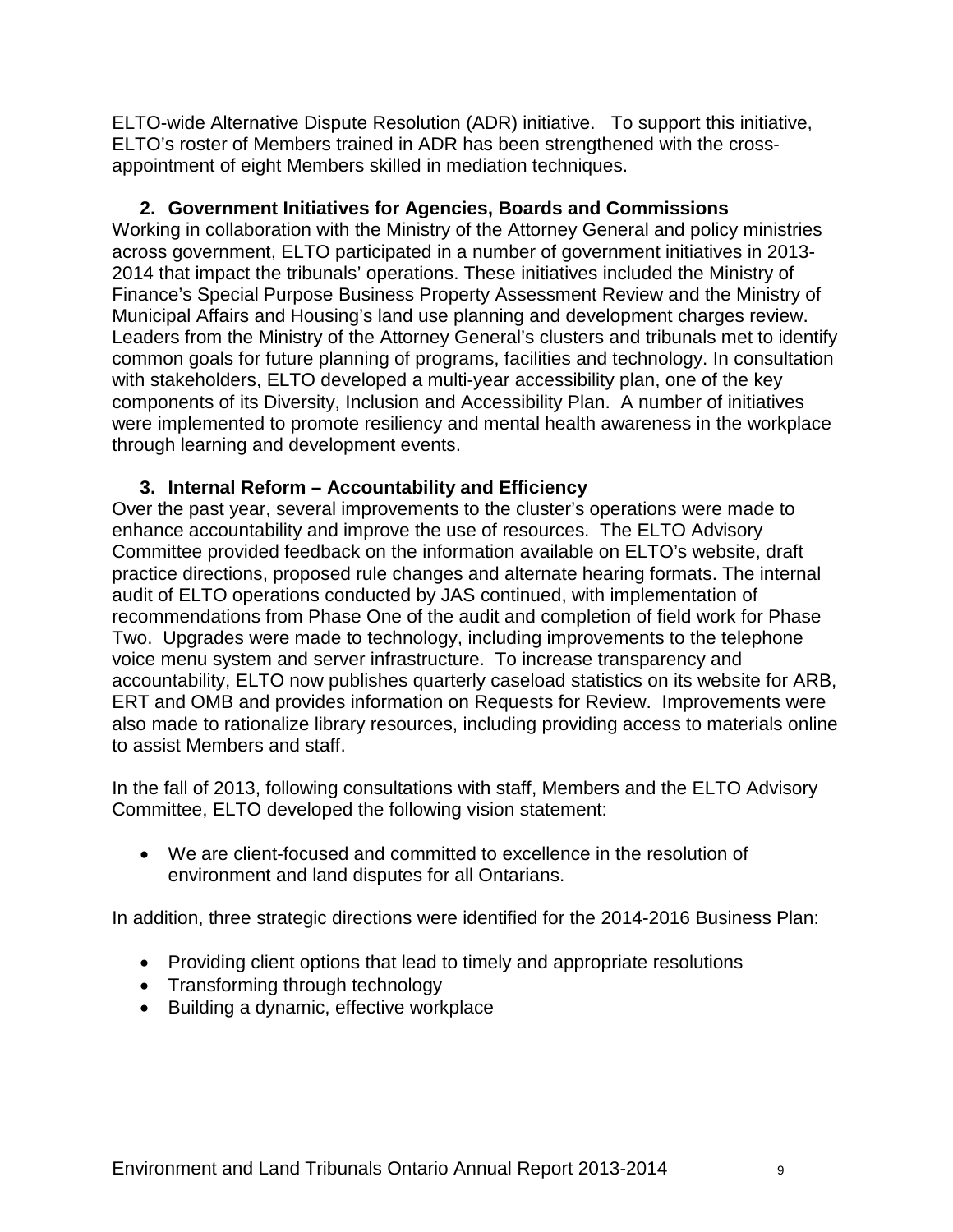# Professional Development

ELTO develops an annual Professional Development program to build tribunal expertise and enhance adjudicative excellence through training and development. The training program is designed to achieve the following objectives:

- Coordinate training initiatives and provide support and learning.
- Enhance member professional development, tribunal expertise, capacity, consistency and service to the public.
- Foster a common culture of excellence, neutrality, integrity and professionalism, and a common approach to the work of ELTO more generally, as well as development of best practices.
- Ensure the efficient and cost effective use of professional development resources.
- Provide training to prepare Members to seek cross-appointments, as appropriate.

In 2013-2014, Members attended semi-annual training sessions organized by ELTO's Education Committee in June and December of 2013 and quarterly sessions organized by the individual tribunal education committees. The ELTO sessions covered a wide range of topics, including several matters addressed in ELTO's governance and accountability documents. The tribunal specific sessions covered topics relating to law and policy, hearing procedure, mediation and other matters of specific relevance to one or more tribunal.

In addition, Members and staff attended a number of external learning events, including sessions offered by the Society of Ontario Adjudicators and Regulators and the Council of Canadian Administrative Tribunals.

# <span id="page-11-0"></span>Changes to Legislation and Rules

## **ARB**

During this fiscal year, the Province made changes to the General Regulation under the *Assessment Act*. Among the more significant changes that will affect the work of the ARB are provisions related to the phase-in of assessment increases, non-profit hospices and third-party signs (billboards).

As part of the 2013 Streaming Strategy, the ARB introduced revisions to its rules to help ensure that hearing procedures are proportional to the issues raised in an appeal. As these rule changes were implemented, the ARB continued to consult with stakeholders, staff and Members to monitor the impact of the changes. Related administrative processes and communications have also been updated in an effort to increase accessibility and transparency. These have included updates and plain-language revisions to forms, information sheets and website information.

The ARB also continues to consult with the stakeholder community regarding enhancements to its mediation rules and practices. Providing high-quality, early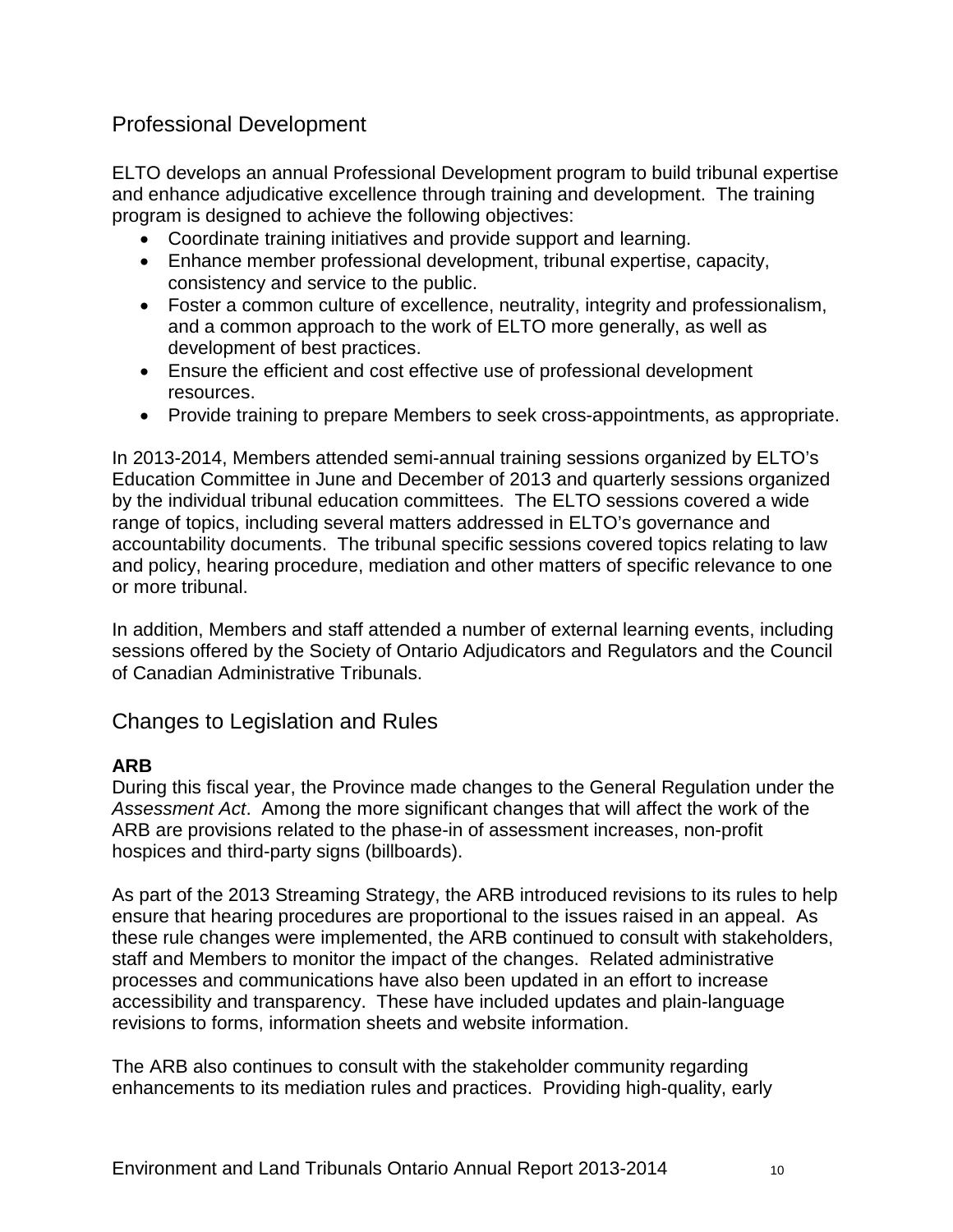mediation is a priority for the ARB, and it is hoped that increased use of mediation will result in earlier case resolutions.

# **CRB**

As part of ELTO's initiatives to provide access to alternative dispute resolution mechanisms, the CRB examined its pre-hearing conference processes with a view towards enhancing opportunities for parties to reach a settlement. The CRB will consult with stakeholders in the coming fiscal year on proposed rule changes in this area.

# **ERT**

The ERT struck an external stakeholders committee to provide advice on potential rule changes regarding Renewable Energy Approval appeals. The work is ongoing and is expected to result in proposed rule changes in the coming fiscal year.

## **OMB**

The OMB amended its Rules to include Rule 21.01 and the acknowledgement of the expert's duty form. This Rule change incorporated the longstanding practice of the Board and other ELTO tribunals to require every expert engaged by a party to the proceeding to acknowledge that they have a duty to provide opinion evidence to the Board that is objective and non-partisan, and that duty prevails over any obligation owed by the expert to the party by whom they are engaged.

In addition to this rule change, the Board enacted a Practice Direction on Growth Plan hearings to contribute to more efficient hearings.

# <span id="page-12-0"></span>Stakeholder Consultations

The ELTO Advisory Committee (EAC), established in the fall of 2012, meets quarterly to provide feedback on and review a number of ELTO initiatives. In 2013-2014, these initiatives included:

- A review of ELTO's website information to improve access particularly for selfrepresented parties and participants.
- Feedback on the proposed ELTO Assessment Criteria for Provision of Mediation Services and the ARB information sheet on mediation.
- Feedback on the OMB's Practice Direction on Growth Plan hearings.

The annual ARB stakeholder meeting took place in January 2014. The main topic of discussion was the use of mediation at the ARB. A number of tools were discussed including the Information Sheet "What you need to know about Mediation at the Assessment Review Board" and proposed Mediation Rules.

As noted above, a committee was established to conduct a review of the ERT's Rules of Practice with respect to Renewable Energy Approval appeals and to propose revisions for improving the process for managing these appeals.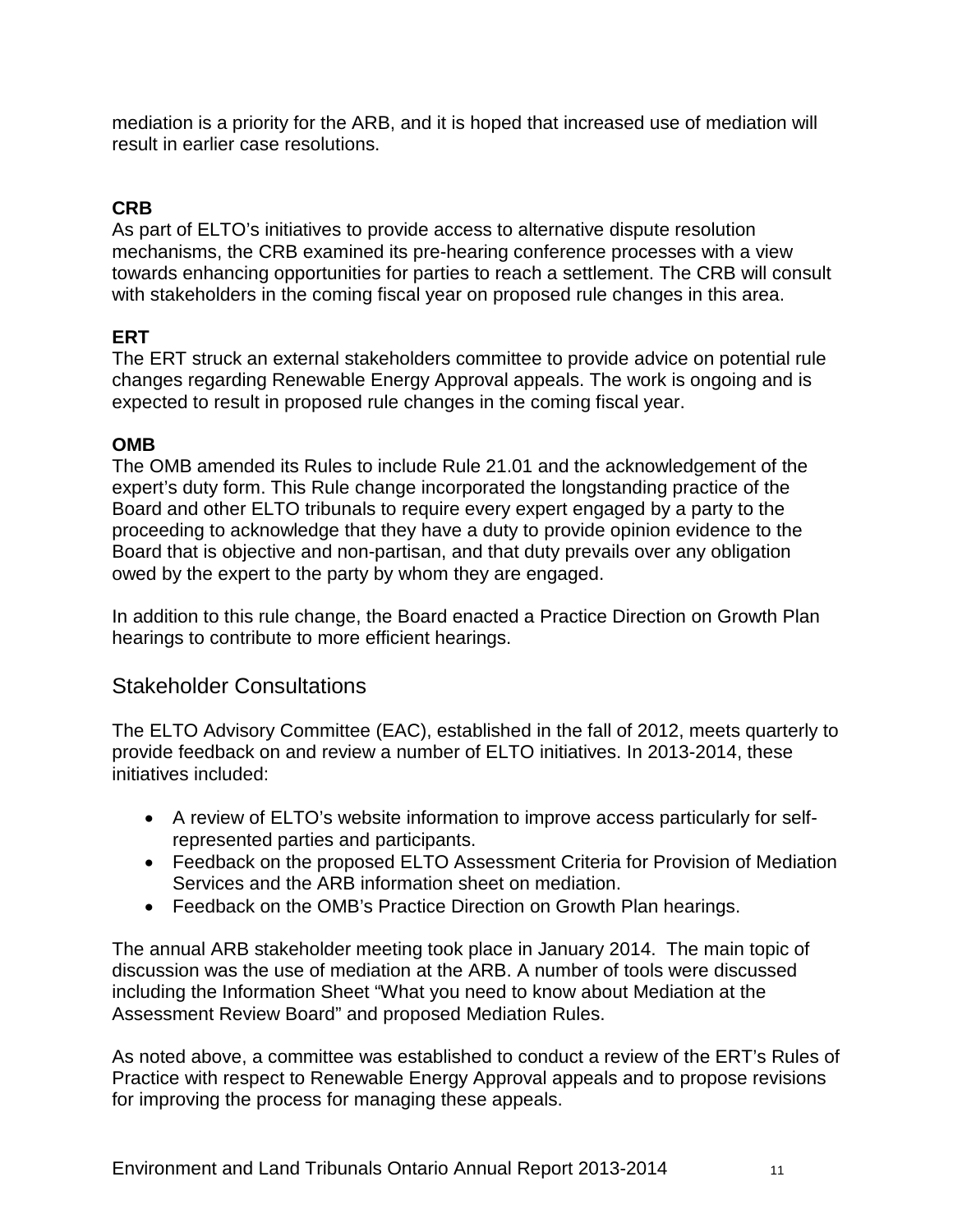# <span id="page-13-0"></span>Performance Results

ELTO has established a performance target to release decisions within 60 days of the end of a hearing event in 85 per cent of all cases. Over the past three years, ELTO has exceeded this performance target by at least five per cent and is continuously looking at ways to further improve these results.

#### **ELTO Decisions Performance Measure 2011-2012 to 2013-2014**

| <b>Performance Measure</b>                                                       | 2011-2012 | $\parallel$ 2012-2013 | 2013-2014  |
|----------------------------------------------------------------------------------|-----------|-----------------------|------------|
|                                                                                  | Achieved  | Achieved              | ∥ Achieved |
| Per cent of cases in which ELTO<br>tribunals issued a decision within<br>60 days | 91%       | 92%                   | 90%        |

### **ARB Performance Measures 2011-2012 to 2013-2014**

| <b>Performance Measure</b>                                            | 2011-2012<br>Achieved | 2012-2013<br>Achieved | 2013-2014<br>Achieved |
|-----------------------------------------------------------------------|-----------------------|-----------------------|-----------------------|
| Per cent of decisions issued within<br>60 days                        | 91%                   | 93%                   | 91%                   |
| Per cent of residential appeals<br>resolved within one year of filing | 97%                   | 97%                   | 100%                  |

#### **ERT Performance Measure 2011-2012 to 2013-2014**

| <b>Performance Measure</b>                                                                                                                                                                                 | 2011-2012 | 2012-2013 | 2013-2014 |
|------------------------------------------------------------------------------------------------------------------------------------------------------------------------------------------------------------|-----------|-----------|-----------|
|                                                                                                                                                                                                            | Achieved  | Achieved  | Achieved  |
| Per cent of decisions without<br>legislated requirements, excluding<br>decisions under the Consolidated<br>Hearings Act, issued within 60<br>days of the hearing or filing of final<br>written submissions | 73%       | 73%       | 77%       |

\*Note: Several complex matters with legislated deadlines during the fiscal year and delays in appointments of new Members negatively affected the ERT's ability to reach its 85 per cent target in other cases. The ERT is seeking new resources to help address the recent increase in complex matters.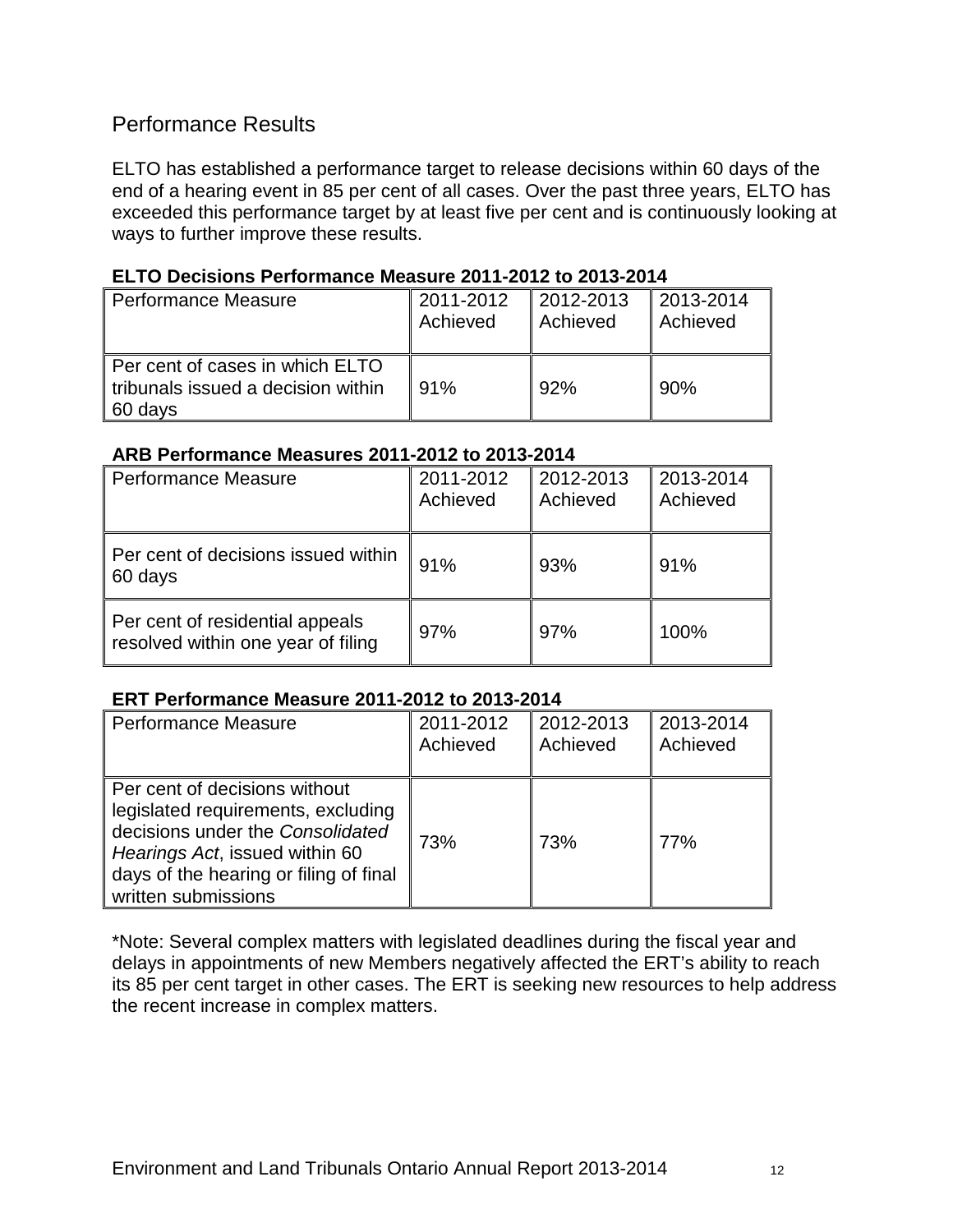### **OMB Performance Measures 2011-2012 to 2013-2014**

| <b>Performance Measure</b>                                                                                                                                               | 2011-2012<br>Achieved | 2012-2013<br>Achieved | 2013-2014<br>Achieved |
|--------------------------------------------------------------------------------------------------------------------------------------------------------------------------|-----------------------|-----------------------|-----------------------|
| Per cent of stand-alone minor<br>variance appeals that had a first<br>hearing event within 120 days of filing                                                            | 73%                   | 83%                   | 71%                   |
| Per cent of all types of applications<br>and appeals that had a first hearing<br>event within 180 days of filing the last<br>application that formed part of the<br>case | 81%                   | 83%                   | 80%                   |
| Per cent of decisions issued within 60<br>days                                                                                                                           | 83%                   | 82%                   | 86%                   |

\*Note: Due to unforeseen circumstances, the OMB had only 16 available Members in the months of October, November and December 2013. This fact, along with other factors, necessitated the rescheduling of some hearings and contributed to delays in the scheduling of first hearing events.

# <span id="page-14-0"></span>ELTO Financial Summary

## **ELTO Expenditures 2011-2012 to 2013-2014**

| <b>ACCOUNT ITEMS</b>                 | 2011-2012<br>(3) | 2012-2013<br>(\$) | 2013-2014<br>(3) |
|--------------------------------------|------------------|-------------------|------------------|
| <b>Salary and Wages</b>              | 12,181,381       | 12,325,830        | 12,270,772       |
| *Employee Benefits                   | 1,490,524        | 1,620,511         | 1,584,319        |
| Transportation and<br>Communications | 1,017,816        | 1,075,097         | 1,017,607        |
| <b>Services</b>                      | 2,854,779        | 3,074,358         | 2,725,528        |
| Supplies & Equipment                 | 229,702          | 182,543           | 217,071          |
| <b>TOTAL</b>                         | 17,774,202       | 18,278,339        | 17,815,297       |

## **Fees Collected**

The chart below shows the combined revenues for ELTO, including filing fees collected by the ARB and OMB. The fees collected are remitted to the Ministry of Finance.

| <b>FISCAL YEAR</b> | <b>FEES COLLECTED (\$)</b> |
|--------------------|----------------------------|
| 2011-2012          | 770,801                    |
| 2012-2013          | 1,619,606                  |
| 2013-2014          | 3,928,406                  |

#### **ELTO Revenues 2011-2012 to 2013-2014**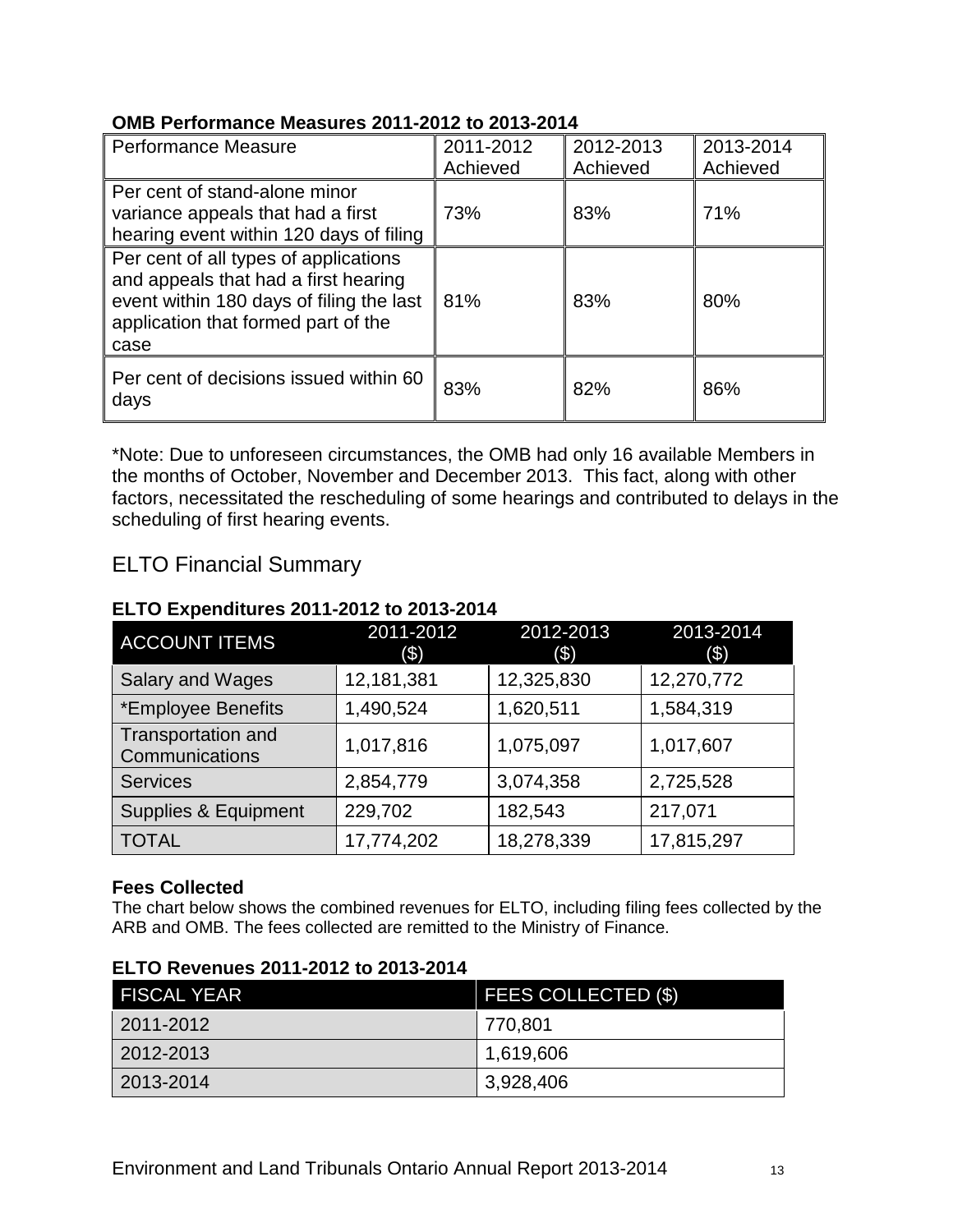# <span id="page-15-0"></span>**Case Management**

# <span id="page-15-1"></span>ARB Caseload and Process

# **ARB Caseload**

At the beginning of the 2013-2014 fiscal year, the ARB had a total inventory of 80,000 appeals. During this fiscal year, the start of a new four-year assessment cycle, the ARB received approximately 45,000 new appeals. By the end of the fiscal year, over 62,000 appeals were resolved. More than 52,000 resolutions were on appeals filed before 2013. The bulk of the outstanding caseload at the end of the fiscal year consisted of appeals filed for the current four-year cycle.

| <b>Fiscal Year</b>                         |                          | $2011 -$ | $2012 -$ | $2013 -$ |
|--------------------------------------------|--------------------------|----------|----------|----------|
|                                            |                          | 2012     | 2013     | 2014     |
| <b>Opening Caseload Balance</b>            |                          | 90,000   | 90,000   | 80,000   |
| Caseload Received*                         | ÷                        | 43,000   | 48,000   | 45,000   |
| <b>Total Caseload for Year</b>             | $=$                      | 133,000  | 138,000  | 125,000  |
| <b>Resolved Caseload</b>                   | $\overline{\phantom{0}}$ | 43,000   | 58,000   | 63,000   |
| Balance at the End of the Fiscal<br>Period | $=$                      | 90,000   | 80,000   | 62,000   |

## **ARB Caseload 2011-2012 to 2013-2014**

Note: The deadline for assessment appeals to the ARB was March 31, 2014 or 90 days from the date of MPAC's request for reconsideration decision.

\*Caseload received includes all types of appeals dealt with by the ARB, including annual assessment appeals, supplementary and omitted assessment appeals, *Municipal Act* appeals and *City of Toronto Act* appeals.

# **ARB Process**

The provincial government, through the Ministry of Finance, sets the laws and regulations regarding property assessment. Municipalities are responsible for setting tax rates and collecting property taxes. The Municipal Property Assessment Corporation (MPAC) assesses and classifies all properties in Ontario. If there is a dispute between a property owner and MPAC, the property owner can file an appeal with the ARB.

Many appeals concerning complex, non-residential properties require extensive hearing time and may be presided over by a panel of Members. These appeals may be directed into pre-hearings.

During the pre-hearing process, the ARB works with the parties to establish a schedule for proceeding and may issue procedural orders to direct exchanges of information and pre-filings. Pre-hearings have the potential to expedite the hearing process and allow parties to reach a settlement before a hearing begins.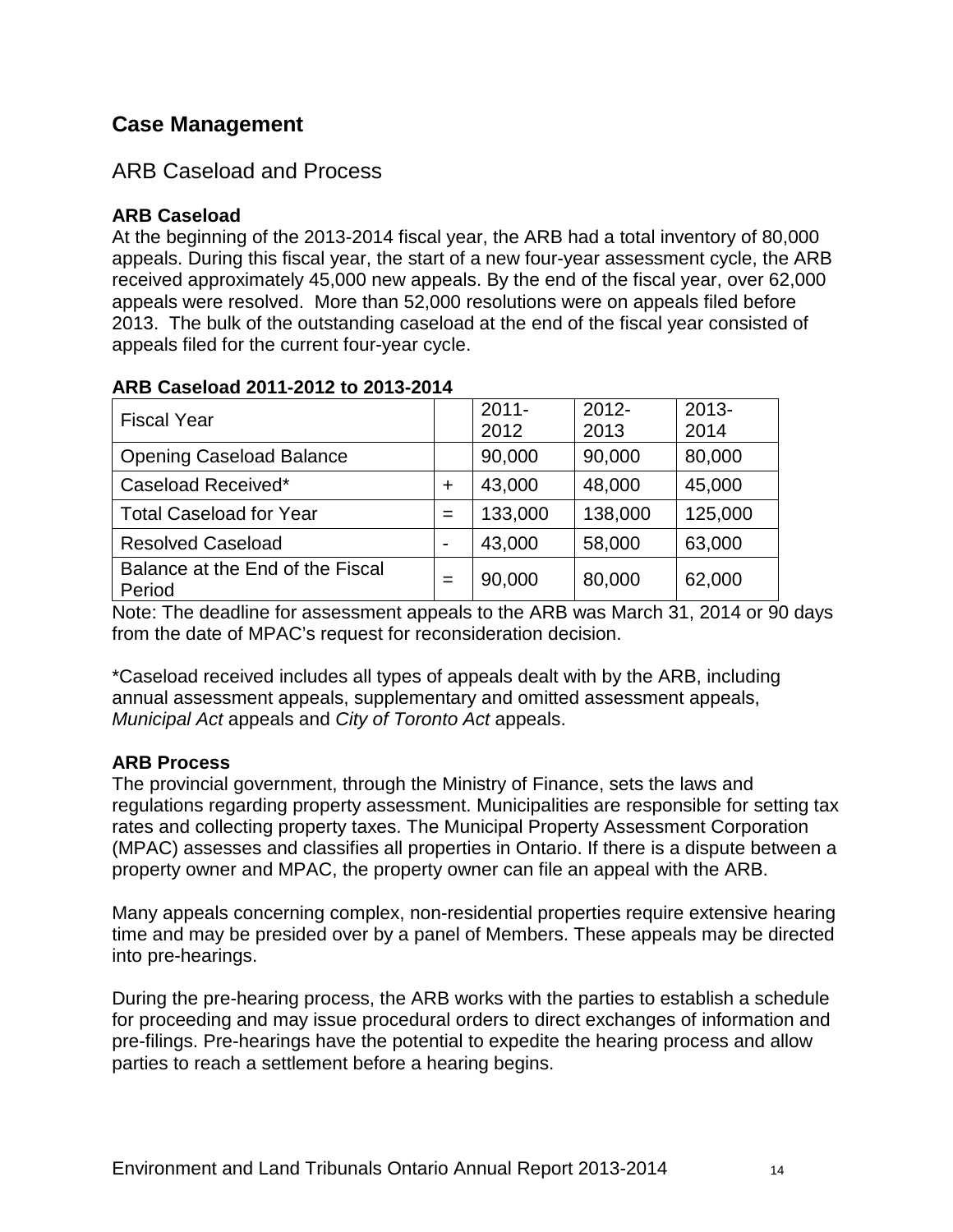Hearings give an appellant the chance to explain why they think the property assessment from MPAC is wrong. Pre-hearings are sometimes held by teleconference. Teleconferencing is a practical way to provide status updates and determine next steps toward issuing procedural or consent orders, resolving contentious matters and, in some instances, settling appeals. This technique saves time and money by reducing travel for all parties involved in Board hearings.

During a hearing, the parties present evidence and question each other on that evidence. At the end of the hearing, the Member who is overseeing the hearing makes a decision or may reserve the decision for a later date.

# <span id="page-16-0"></span>BON Caseload and Process

### **BON Caseload**

The number of files received and meetings held in 2013-2014 marked a three year high for the BON. There was also an increase in the complexity of expropriation issues in the past fiscal year. The BON's caseload is summarized in the following table.

| Year                        | 2011-2012 | 2012-2013 | 2013-2014 |
|-----------------------------|-----------|-----------|-----------|
| <b>Files Received</b>       | 74        | 51        |           |
| Meetings Held               | 38        | 39        | 57        |
| Open Files (as of March 31) | 45        | 54        | 50        |

#### **BON Caseload 2011-2012 to 2013-2014**

#### **BON Negotiation Results 2011-2012 to 2013-2014**

| Year                        | 2011-2012 | 2012-2013 | 2013-2014 |
|-----------------------------|-----------|-----------|-----------|
| <b>Board Resolved</b>       |           | 29.       | 38        |
| <b>Parties Resolved</b>     |           |           |           |
| To OMB                      |           |           | 25        |
| <b>Administrative Close</b> |           |           |           |
| Total                       |           |           |           |

\*Note: The increase in the number of cases that went to the OMB in 2013-2014 was the result of a class of related complex cases.

#### **BON Process**

The BON provides mediation services to parties involved in disputes over the value of expropriated land – the landowner on the one hand, and the expropriating authority on the other (typically the Crown or a municipality). There is no cost to the party to apply to or have a matter proceed before the BON.

The BON views the expropriated property, reviews all written documentation and considers the submissions from the parties. Through mediation, the BON tries to help parties reach a resolution. While it has no power to impose a settlement, the BON will, where sufficient information has been submitted, provide a recommendation to the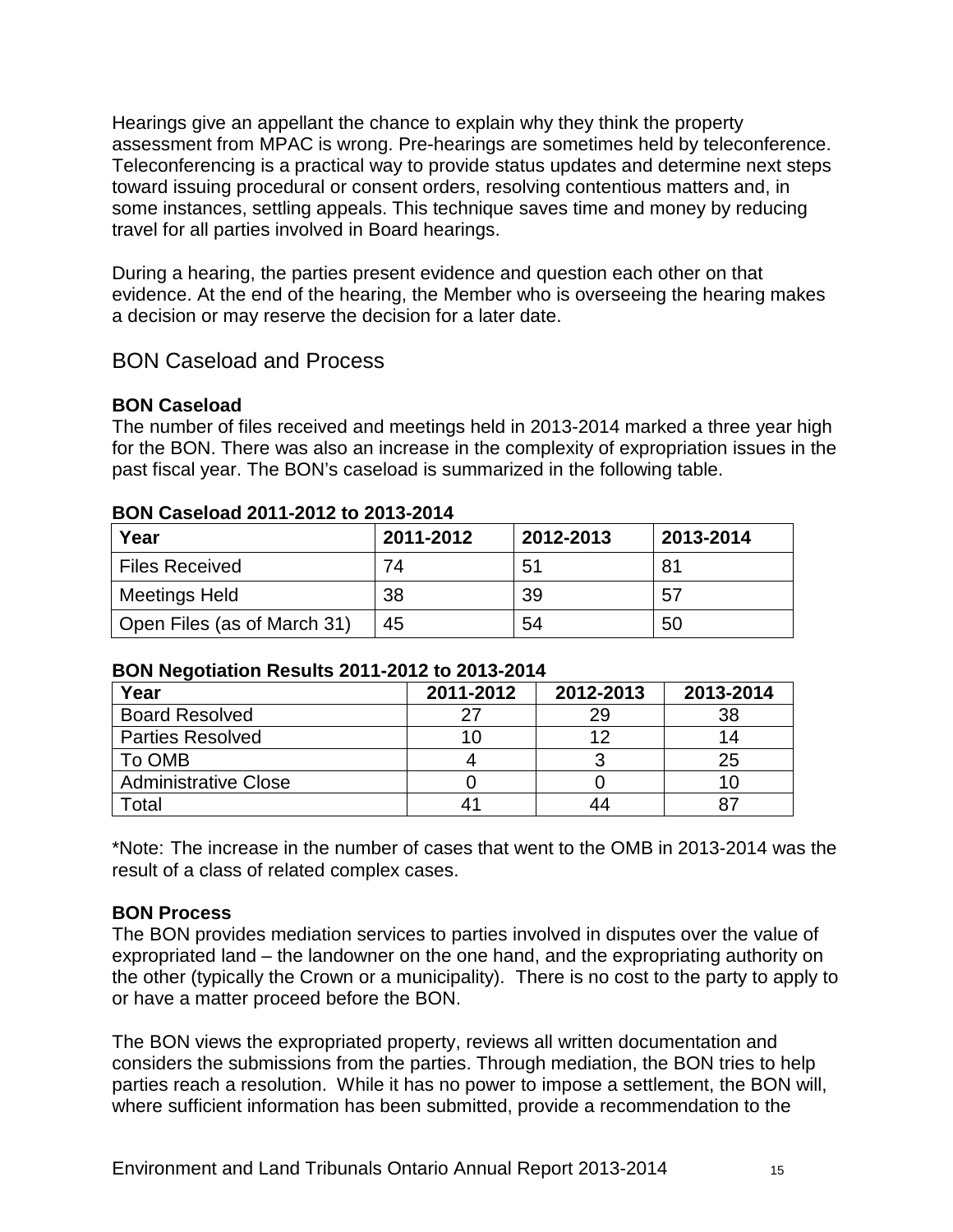parties on what would be fair compensation. Using its expert mediators, the BON continues to fulfill its mandate in a timely manner while experiencing an increase in the number and complexity of cases.

BON mediation is confidential. If a settlement cannot be reached at the BON, the parties may take the matter to the OMB. However, because of the confidentiality of the mediation process, the BON and OMB employ strict measures to ensure that any information received by the BON is not provided to the OMB. OMB Members and staff do not have access to any information or discussions that were part of the BON process.

# <span id="page-17-0"></span>CRB Caseload and Process

## **CRB Caseload**

During the 2013-2014 fiscal year, the CRB received 11 cases. The majority of cases continue to be objections to the proposed designation of a property under section 29 of the *Ontario Heritage Act*. While the CRB pre-hearing activity remained at a similar level to the previous fiscal year, there were fewer hearings held this fiscal year.

| <b>Fiscal Year</b>             | 2011-2012 | 2012-2013 | 2013-2014 |
|--------------------------------|-----------|-----------|-----------|
| <b>Cases Received</b>          | 8         | 12        | 11        |
| <b>Pre-hearing Conferences</b> | 10        | 25        | 24        |
| <b>Hearings Held</b>           |           | 5         | 2         |
| <b>Reports Issued</b>          |           | 3         | 3         |
| Withdrawals                    | 5         |           | 6         |
| Open Cases (as of March<br>31  | 11        | 12        | 14        |

### **CRB Caseload 2011-2012 to 2013-2014**

## **CRB Process**

All cases before the CRB go through a pre-hearing process. The pre-hearing conference (PHC) provides an opportunity for all parties to discuss the issues with each other and with the CRB. The two fundamental objectives in conducting the PHC are to facilitate a possible settlement of the dispute and to prepare all parties for the formal hearing process if a settlement does not occur.

If a full settlement is reached at the PHC, each objector and the property owner (if applicable) must submit a letter of Withdrawal of Objection to the CRB, or the municipality must submit a letter of Withdrawal of the Notice of Intention to Designate and the case is closed. If a settlement is not reached, the PHC proceeds to the phase of preparing all parties for the formal hearing.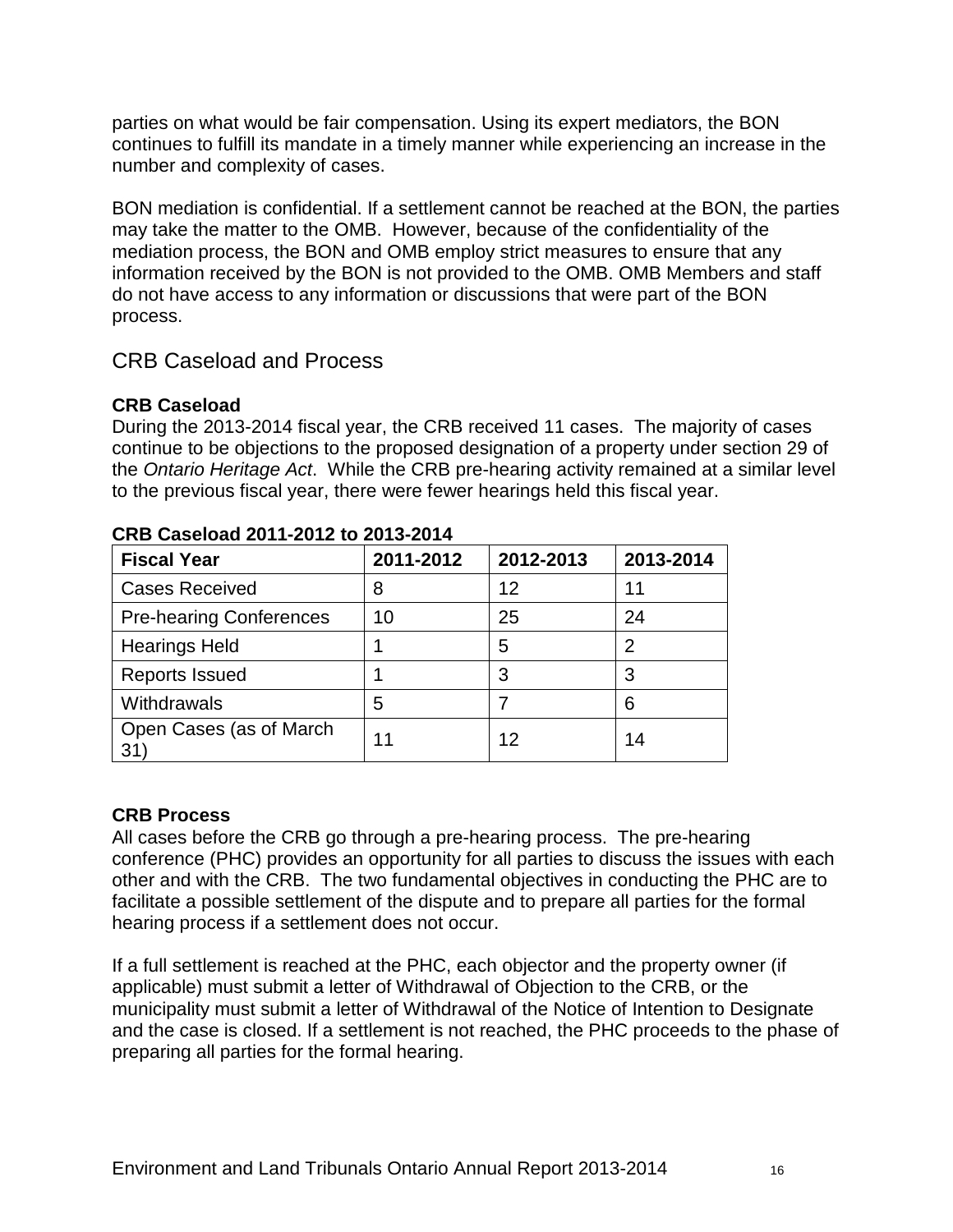After the hearing, the CRB issues a report to the municipal council, or the Minister of Tourism, Culture and Sport, whichever has jurisdiction over the matter, making recommendations based on the evidence presented and arguments made at the hearing. The CRB attempts to release the report within 30 days of the end of the hearing. Once the CRB releases its report, the file is closed. The municipal council or the Minister makes the final decision on the matter, and will consider the report of the CRB as part of the decision making process.

# <span id="page-18-0"></span>ERT Caseload and Process

#### **ERT Caseload**

In the 2013-2014 fiscal year, the ERT received 76 cases representing 144 appeals/applications and requests for hearing. The ERT's caseload intake remained at a comparable level to 2012-2013; however, the profile of the cases shifted significantly. The ERT received double the number of more complex cases related to Renewable Energy Approvals while the number of typically less complex appeals of Niagara Escarpment Commission decisions on development permits dropped by approximately 40 per cent. The ERT has administrative responsibility for the *Consolidated Hearings Act*, which is conducted under the designation of the Office of Consolidated Hearings. During 2013-2014, the Office received one new request for a consolidated hearing. The ERT resolved 72 cases during the fiscal year. The table below provides a breakdown of intake by legislation.

|                                                                                         | 2011-2012              |                          | 2012-2013              |                          | 2013-2014              |                          |
|-----------------------------------------------------------------------------------------|------------------------|--------------------------|------------------------|--------------------------|------------------------|--------------------------|
| <b>Case Type</b>                                                                        | No. of<br><b>Cases</b> | No. of<br><b>Appeals</b> | No. of<br><b>Cases</b> | No. of<br><b>Appeals</b> | No. of<br><b>Cases</b> | No. of<br><b>Appeals</b> |
| <b>Environmental Bill of</b><br><b>Rights, 1993</b>                                     | 5                      | 12 <sup>2</sup>          | 7                      | 16                       | 6                      | 9                        |
| Environmental<br><b>Protection Act</b>                                                  | 24                     | 77                       | 15                     | 31                       | 15                     | 34                       |
| Environmental<br>Protection Act -<br><b>Renewable Energy</b><br><b>Approval Appeals</b> | 5                      | $\overline{7}$           | 11                     | 47                       | 22                     | 47                       |
| <b>Nutrient Management</b><br>Act, 2002                                                 | $\overline{0}$         | $\overline{0}$           | 3                      | 5                        | $\overline{2}$         | 2                        |
| <b>Ontario Water</b><br><b>Resources Act</b>                                            | 6                      | 8                        | $\overline{2}$         | 2                        | 3                      | 3                        |
| Pesticides Act                                                                          | $\Omega$               | $\overline{0}$           | 0                      | $\overline{0}$           | $\overline{2}$         | $\overline{2}$           |
| Safe Drinking Water<br>Act, 2002                                                        |                        | 1                        | 4                      | 4                        | $\overline{2}$         | 2                        |

## **ERT Caseload 2011-2012 to 2013-2014**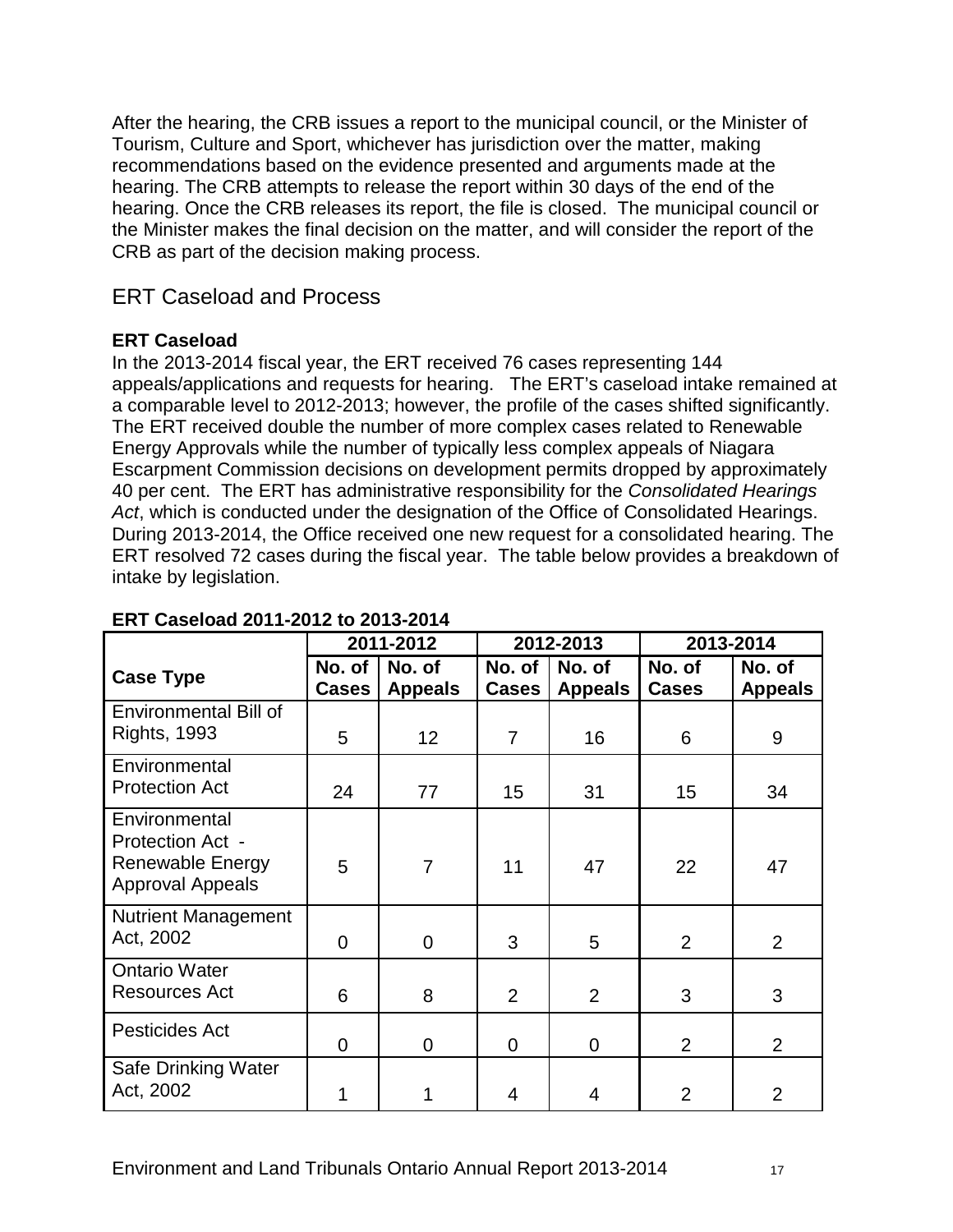|                                                                                | 2011-2012              |                          | 2012-2013              |                          | 2013-2014              |                          |
|--------------------------------------------------------------------------------|------------------------|--------------------------|------------------------|--------------------------|------------------------|--------------------------|
| <b>Case Type</b>                                                               | No. of<br><b>Cases</b> | No. of<br><b>Appeals</b> | No. of<br><b>Cases</b> | No. of<br><b>Appeals</b> | No. of<br><b>Cases</b> | No. of<br><b>Appeals</b> |
| Niagara Escarpment<br>Planning and<br>Development Act                          |                        |                          |                        |                          |                        |                          |
| <b>Development Permit</b><br>Appeals                                           | 44                     | 146                      | 38                     | 69                       | 23                     | 41                       |
| Niagara Escarpment<br>Planning and<br>Development Act<br><b>Plan Amendment</b> | 1                      |                          | $\overline{0}$         | $\overline{0}$           | $\overline{0}$         | $\overline{0}$           |
| Consolidated<br><b>Hearings Act</b>                                            | $\overline{0}$         | 0                        | 1                      | $\overline{2}$           |                        | 4                        |
| <b>TOTAL</b>                                                                   | 86                     | 252                      | 81                     | 176                      | 76                     | 144                      |

The ERT conducts its proceedings in person, by teleconference and in writing. In 2013- 2014, there was a substantial increase in hearing events over the previous fiscal year. The increase is mainly attributable to the hearing activity for cases related to Renewable Energy Approval appeals. The breakdown for types of events for the last two fiscal years is noted below.

| <b>Fiscal Year</b>         | 2012-2013                         | 2013-2014            |  |
|----------------------------|-----------------------------------|----------------------|--|
| <b>Type of event</b>       | Days where an event was scheduled |                      |  |
| Hearing                    | 89                                | 188                  |  |
| Mediation                  | 24                                | 30                   |  |
| Motion                     | 20                                | 34                   |  |
| Pre-hearing<br>Conference  | 61                                | 30                   |  |
| <b>Preliminary Hearing</b> | 51                                | 133                  |  |
| Teleconference             | 78                                | 29                   |  |
|                            | <b>No. of Events</b>              | <b>No. of Events</b> |  |
| Written                    | 8                                 | 17                   |  |
| Stay                       | 7                                 | 11                   |  |

#### **ERT Types of Events 2012-2013 to 2013-2014**

\*Pre-hearing conferences are generally held by teleconference.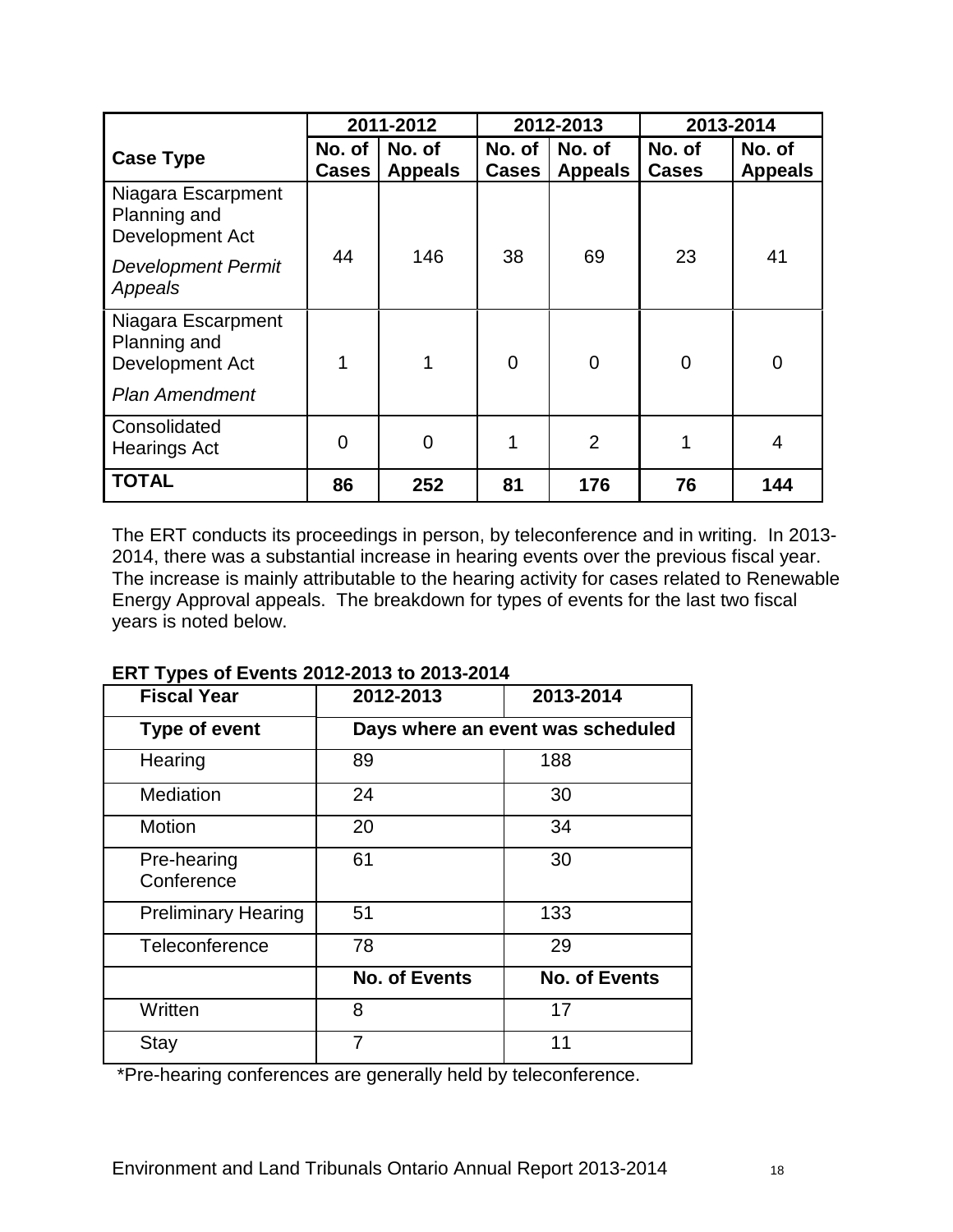#### **ERT Process**

The ERT holds pre-hearing conferences or preliminary hearings on most matters. In the case of appeals related to development permits under the *Niagara Escarpment Planning and Development Act*, pre-hearing conferences provide an opportunity to clarify, refine or settle the issues. For other matters, a preliminary hearing normally assists in facilitating preparation for the hearing. The presiding Member typically issues a written order after a preliminary hearing noting what was decided and any directions given by the Member.

The ERT Members are responsible for conducting pre-hearings and hearings and for issuing written decisions and orders. The processing of appeals/applications, which is performed by staff, includes all administrative steps necessary to schedule and resolve an appeal/application from the date of filing to the closing of the file. The ERT offers mediation to parties who wish to attempt to settle all or some of the issues raised in a dispute. Mediation often eliminates the need for a hearing or reduces the number of scheduled hearing days.

# <span id="page-20-0"></span>OMB Caseload and Process

#### **OMB Caseload**

Minor variance matters represent the highest percentage of new files at 34 per cent of the files received during the fiscal year. They are followed by consents and zoning bylaws enacted by a municipality, both at 13 per cent and requests for amendments to a zoning by-law that were either refused by a municipality or no action was taken at 11 per cent of new files. Each remaining file type represented less than 10 per cent of the OMB's file intake during the fiscal year. The City of Toronto Comprehensive Zoning Bylaw with over 275 appeals was the main contributing factor to the increased number of appeals over the previous year.

The OMB scheduled 1,942 hearing events in 2013-2014, a slight decrease from the previous year. Of the 1,942 hearing events scheduled, 1,282 were held; an increase from the previous year.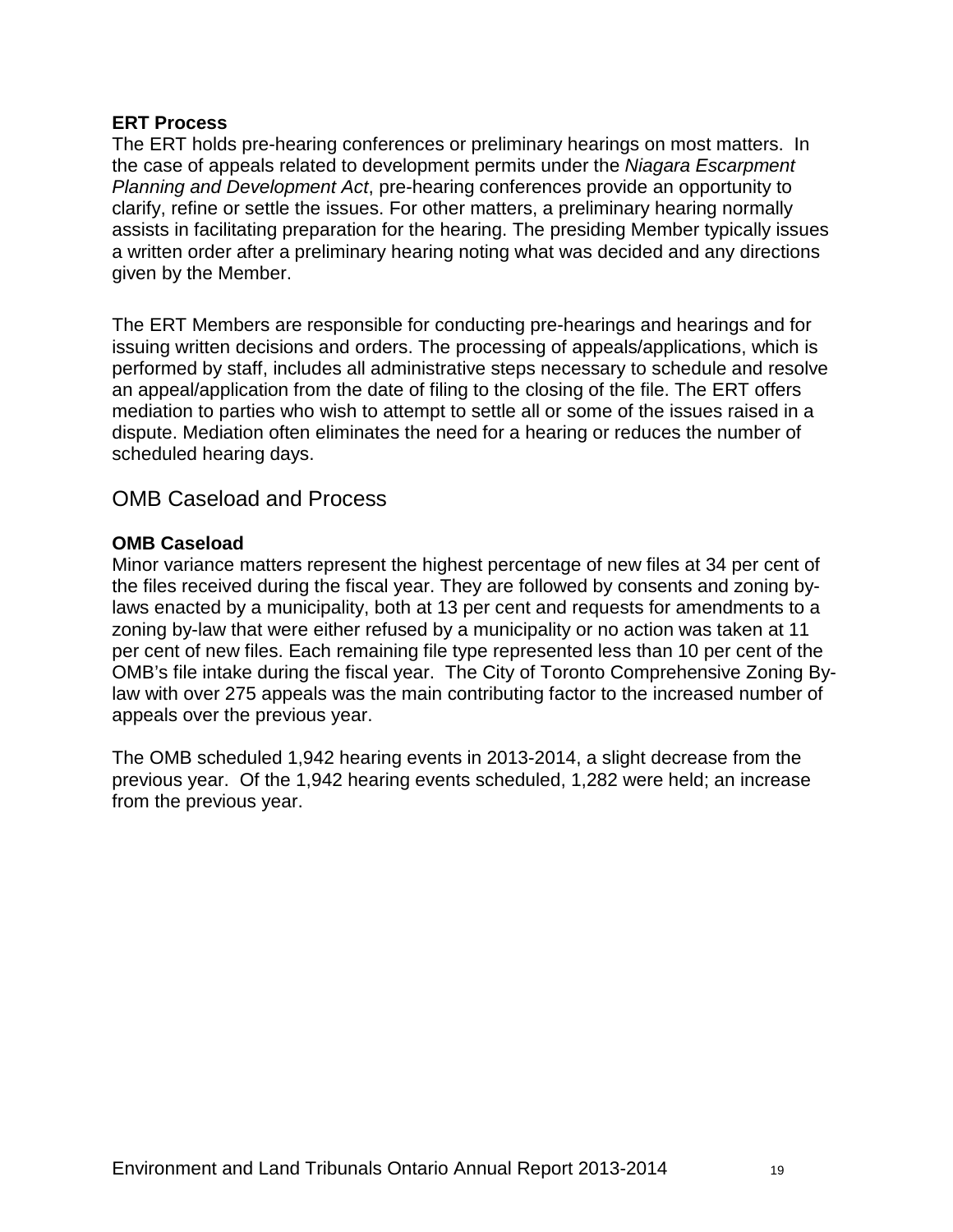| <b>Fiscal Year</b>                                                           | 2011-2012              |                          | 2012-2013              |                          | 2013-2014              |                          |
|------------------------------------------------------------------------------|------------------------|--------------------------|------------------------|--------------------------|------------------------|--------------------------|
| <b>File Types</b><br><b>Received</b><br>(Appeals and<br><b>Applications)</b> | No. of<br><b>Files</b> | No. of<br><b>Appeals</b> | No. of<br><b>Files</b> | No. of<br><b>Appeals</b> | No. of<br><b>Files</b> | No. of<br><b>Appeals</b> |
| <b>Minor Variances</b>                                                       | 581                    | 607                      | 562                    | 581                      | 513                    | 532                      |
| Consents                                                                     | 305                    | 321                      | 222                    | 231                      | 200                    | 209                      |
| Zoning By-laws                                                               | 159                    | 285                      | 156                    | 250                      | 192                    | 602                      |
| <b>Official Plans and</b><br><b>Official Plan</b><br>Amendments              | 120                    | 382                      | 136                    | 256                      | 158                    | 315                      |
| <b>Zoning Refusal</b><br>or Inaction                                         | 125                    | 125                      | 146                    | 146                      | 167                    | 166                      |
| Plans of<br>Subdivision/<br>Condominium                                      | 68                     | 76                       | 59                     | 62                       | 68                     | 73                       |
| Municipal and<br><b>Miscellaneous</b><br>(incl. site plans)                  | 115                    | 117                      | 87                     | 87                       | 136                    | 114                      |
| Development<br>Charges                                                       | 18                     | 48                       | 17                     | 27                       | 28                     | 44                       |
| Land<br>Compensation                                                         | 31                     | 31                       | 55                     | 55                       | 54                     | 54                       |
| Municipal<br>Finance                                                         | 5                      | 5                        | 8                      | 9                        | 8                      | $\overline{7}$           |
| <b>TOTAL</b>                                                                 | 1,527                  | 1,997                    | 1,449                  | 1,705                    | 1,524                  | 2,116                    |

**OMB File Types Received (Appeals and Applications) 2011-2012 to 2013-2014**

The majority of OMB hearing events lasted one day or less, representing 88 per cent of hearing events and 53 per cent of hearing days held in the fiscal year. However, the percentage of hearing days devoted to matters requiring more than 20 hearing days increased significantly from 6% to 12% in this fiscal year. The most challenging and complex appeals dealt with by the OMB over the past fiscal year fall within four general subject areas: official plan appeals of Growth Plan conformity amendments, appeals of municipal approvals related to financial matters, land compensation matters and site specific land use appeals that have a great impact on communities. The following chart provides a breakdown of the duration of hearing events, as well as the percentage of total hearing days for the OMB.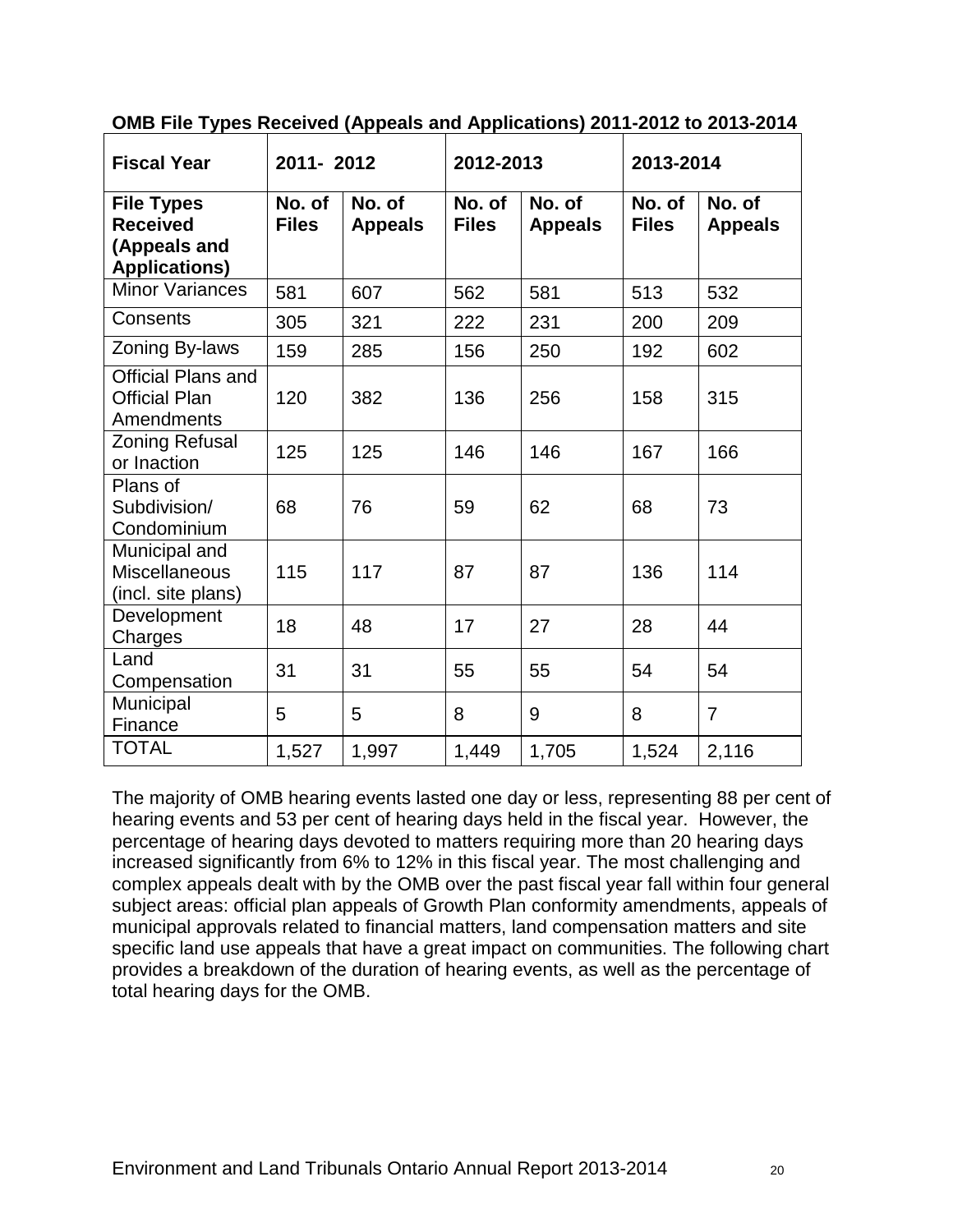| <b>Duration</b>                | 2012-2013<br>Percentage of<br><b>Total Hearing</b><br><b>Events</b> | 2012-2013<br>Percentage of<br><b>Total Hearing</b><br><b>Days</b> | 2013-2014<br>Percentage of<br><b>Total Hearing</b><br><b>Events</b> | 2013-2014<br>Percentage of<br><b>Total Hearing</b><br><b>Days</b> |
|--------------------------------|---------------------------------------------------------------------|-------------------------------------------------------------------|---------------------------------------------------------------------|-------------------------------------------------------------------|
| One Day<br>or less             | 85%                                                                 | 54%                                                               | 88%                                                                 | 53%                                                               |
| One to<br><b>Three</b><br>Days | 10%                                                                 | 16%                                                               | 7%                                                                  | 10%                                                               |
| Four to<br><b>Five Days</b>    | 2%                                                                  | 7%                                                                | 2%                                                                  | 7%                                                                |
| Six to 10<br>Days              | 1.5%                                                                | 7%                                                                | 2%                                                                  | 9%                                                                |
| 11 to 20<br>Days               | 1%                                                                  | 10%                                                               | 1%                                                                  | 9%                                                                |
| More than<br>20 Days           | $>1\%$                                                              | 6%                                                                | $>1\%$                                                              | 12%                                                               |

### **Duration of OMB Hearing Events 2012-2013 to 2013-2014**

#### **OMB Process**

Most disputes are brought to the OMB by filing an appeal. Depending on the type of dispute, there are different processes and timelines for filing an appeal. The OMB reviews the appeal and decides with input from the parties, to stream the case into mediation, motion, pre-hearing or hearing. Most appeals are resolved by a full hearing.

The OMB continues to use the pre-hearing process for a Member to manage complex, multi-party appeals of related municipal land use approvals. Case management techniques used by OMB Members include: identifying and prioritizing threshold issues, refining, scoping or phasing broad appeals, providing detailed procedural instructions or hearing work plans to the parties, and providing ongoing direction on any procedural disputes. As a result, hearing events have been refined, focused and made more efficient to deal with discrete issues that are critical to the resolution of the appeals.

The OMB holds hearings across the province, most often in the municipality where the property is located. The OMB holds hearing events by teleconference when it is appropriate, often for events such as pre-hearings and settlement hearings. The use of teleconferences allows the OMB to respond quickly and is time and cost efficient for the parties. In 2013-2014, teleconferences represented 19 per cent of hearing events held.

The OMB continued to make progress in the field of mediation. The mediation program has evolved to a nimble system that is interest-based, facilitative in approach and based on the evidence relevant to each case. In the past fiscal year, the OMB achieved significant successes in mediations ranging from controversial site specific land use disputes to complex land compensation matters. The OMB will continue to respond to the growing demand for mediation and adapt to the evolving needs of parties that wish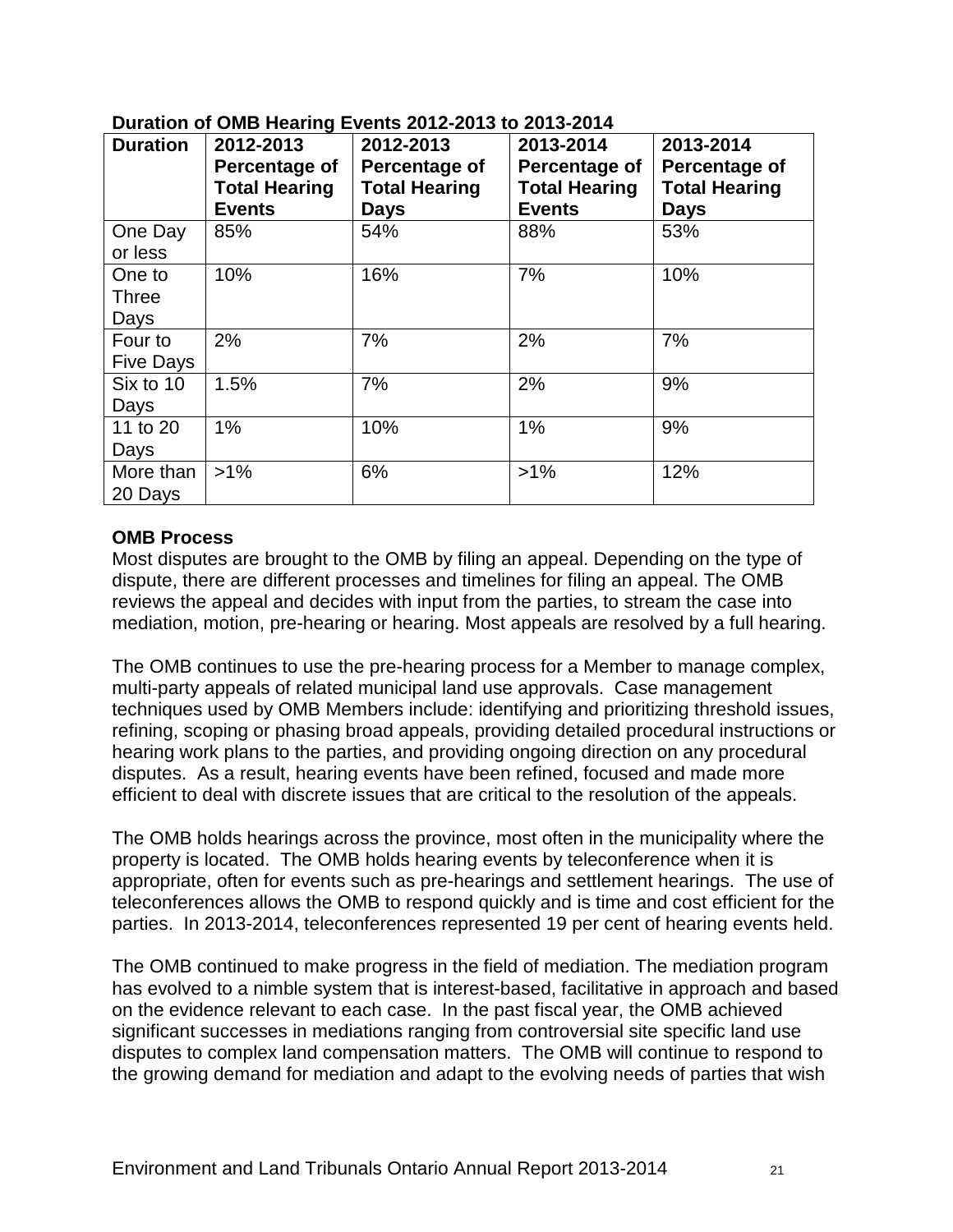to pursue mediation that is tailored to the specific circumstances and that provides a lasting resolution to a given dispute.

# <span id="page-23-0"></span>**Recruitment of Members**

ATAGAA requires the selection process for the appointment of Members to be competitive and merit‐based. ELTO held a number of competitions in 2013-2014 to fill vacancies: a part-time ARB Member competition commenced in January 2013 with four Members subsequently appointed; a full-time ARB Associate Chair competition commenced in June 2013 with an Associate Chair subsequently appointed; a full-time ERT/OMB Member competition commenced in August 2013 with recommendations made to the Minister; part-time OMB, ERT and CRB Member competitions commenced in January 2014 with recommendations made to the Minister. ELTO continues to attract a high number of candidates with the relevant background, training and skills to fill Member positions.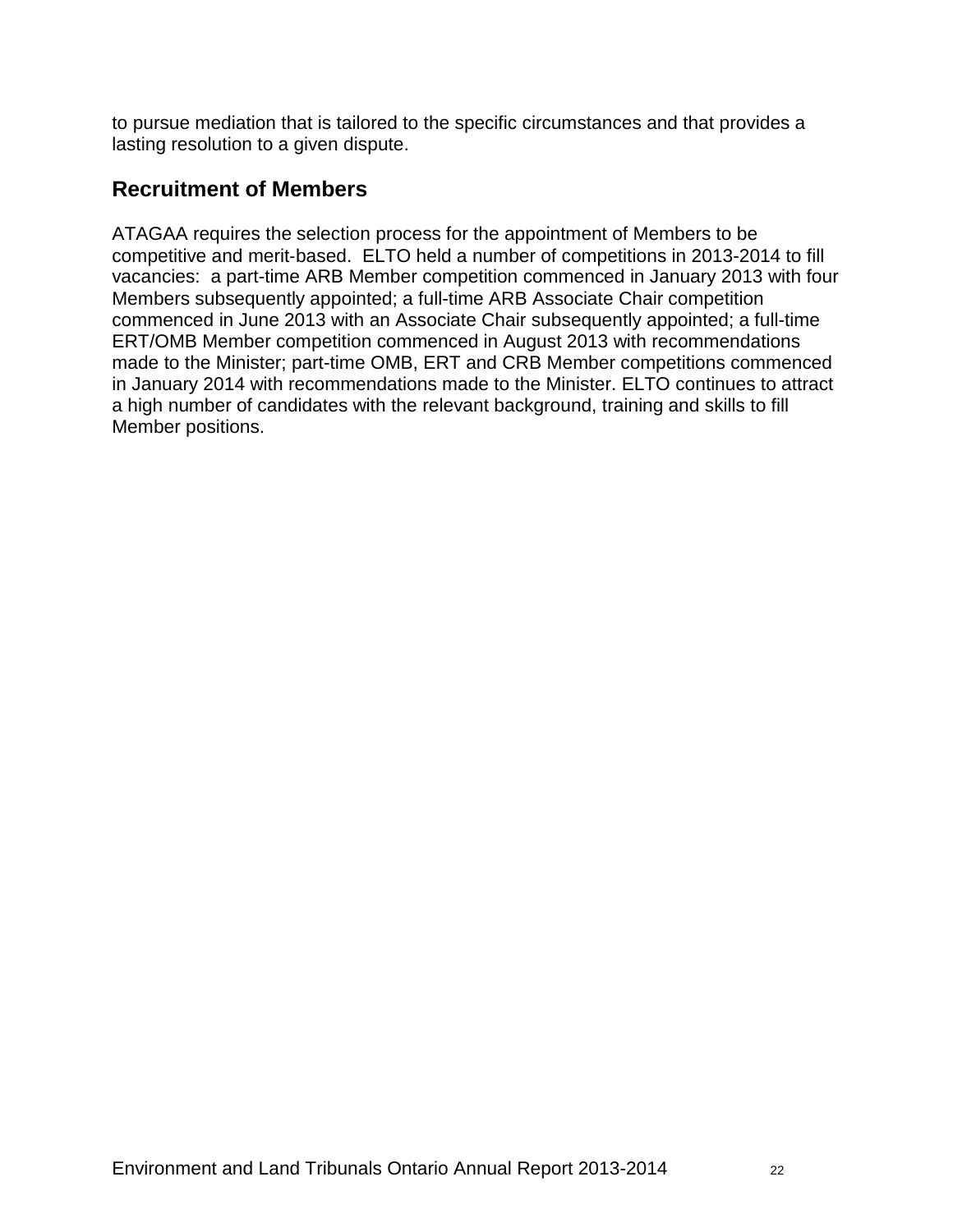# <span id="page-24-0"></span>**Appointees**

Environment and Land Tribunals Ontario appointees as at March 31, 2014

| <b>ELTO</b>                                           | <b>Original Appointment</b><br><b>Date</b> | <b>Appointment End</b><br><b>Date</b> |
|-------------------------------------------------------|--------------------------------------------|---------------------------------------|
| <b>Executive Chair</b><br>Tanaka, Lynda C.E           | May 16, 2011                               | May 15, 2014                          |
| <b>Alternate Executive Chair</b><br>DeMarco, Jerry V. | September 1, 2010                          | August 31, 2015                       |
| <b>Assessment Review Board</b>                        | <b>Original Appointment</b><br><b>Date</b> | <b>Appointment End</b><br><b>Date</b> |
| <b>Executive Chair</b>                                |                                            |                                       |
| Tanaka, Lynda C.E                                     | May 16, 2011                               | May 15, 2014                          |
| <b>Alternate Executive Chair</b>                      |                                            |                                       |
| DeMarco, Jerry V.                                     | September 1, 2010                          | August 31, 2015                       |
| <b>Associate Chair</b>                                |                                            |                                       |
| Stephenson, Richard F.                                | April 7, 1993                              | May 31, 2014                          |
| <b>Full-Time Vice-Chairs</b>                          |                                            |                                       |
| Andrews, Peter                                        | November 14, 2012                          | November 13, 2014                     |
| Bourassa, Marcelle                                    | April 11, 2006                             | February 20, 2017                     |
| Butterworth, Robert                                   | November 19, 1997                          | April 14, 2014                        |
| <b>Part-Time Vice-Chairs</b>                          |                                            |                                       |
| Mather, Susan                                         | March 10, 2013                             | March 9, 2015                         |
| ##Schiller, Susan                                     | November 6, 2013                           | November 5, 2015                      |
| MStefanko, Steven                                     | November 6, 2013                           | November 5, 2015                      |
| %VanderBent, Dirk                                     | November 6, 2013                           | November 5, 2015                      |
| <b>Full-Time Members</b>                              |                                            |                                       |
| Cowan, Bernard A.                                     | December 19, 1997                          | September 3, 2017                     |
| Walker, Janet Lea                                     | September 4, 2007                          | September 3, 2017                     |
| Whitehurst, Donald                                    | May 18, 2005                               | September 3, 2017                     |
| Wyger, Joseph M.                                      | May 27, 1998                               | September 3, 2017                     |
| <b>Part-Time Members</b>                              |                                            |                                       |
| *Birnie, Ian                                          | May 6, 1999                                | May 5, 2013                           |
| *Castel, André                                        | November 19, 1997                          | March 9, 2014                         |
| Denison, William T.                                   | November 14, 2012                          | November 13, 2014                     |
| Driesel, Sandra                                       | March 16, 2000                             | April 23, 2014                        |
| Duan, Yucheng Josie                                   | September 29, 2010                         | September 28, 2015                    |
| Fenus, Andrew                                         | May 30, 2007                               | May 29, 2017                          |
| Flemming, Leslie                                      | October 2, 2013                            | October 1, 2015                       |
| Griffith, Jennifer                                    | September 17, 2004                         | September 16, 2014                    |
| Kowarsky, Barbara                                     | May 18, 2005                               | May 17, 2016                          |
| Laflamme, Jacques                                     | August 25, 2004                            | August 24, 2014                       |
| LaRegina, Anthony                                     | January 15, 2007                           | <b>January 14, 2017</b>               |
|                                                       |                                            |                                       |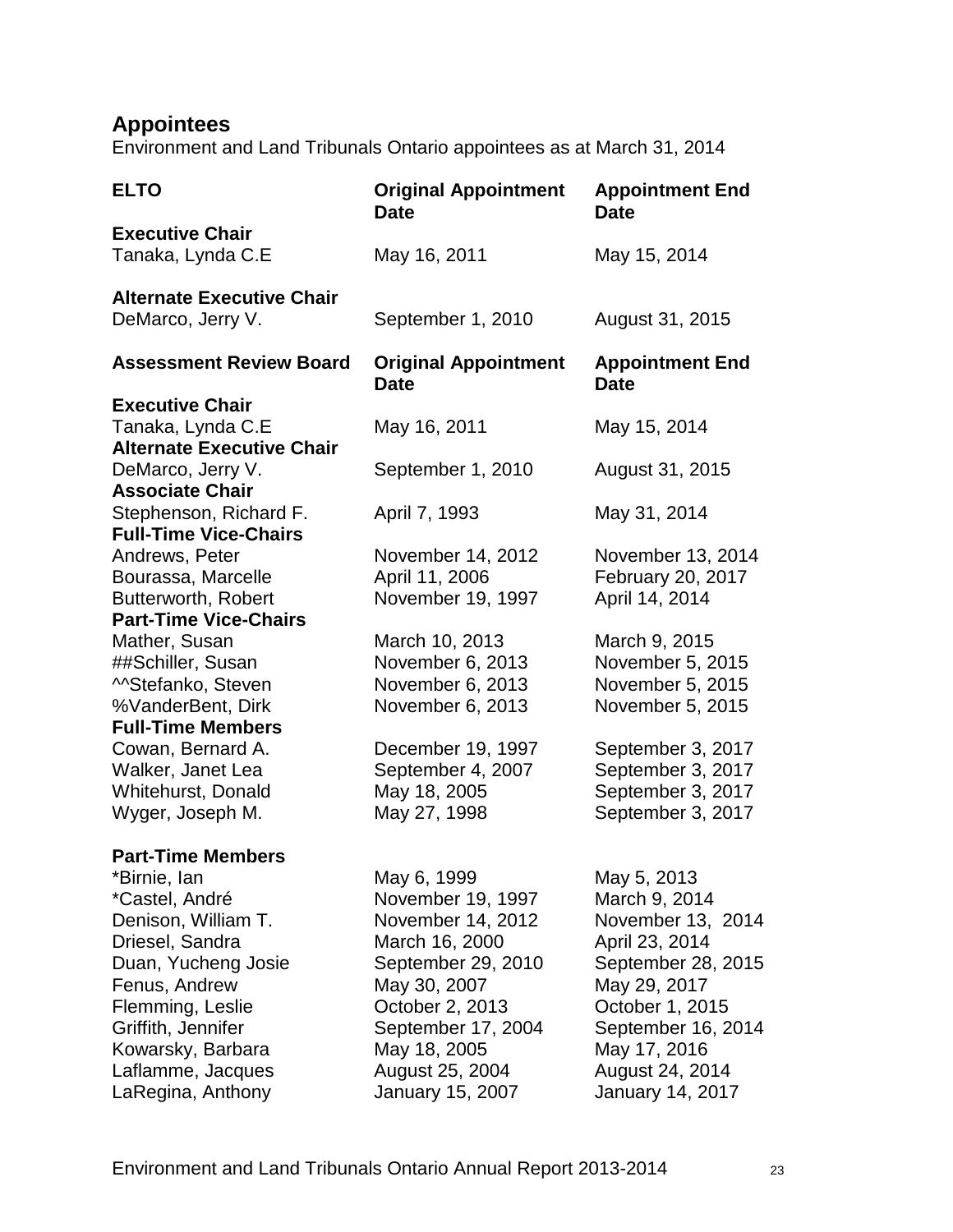| Levasseur, Romeo                 | May 18, 2005                | May 17, 2015           |
|----------------------------------|-----------------------------|------------------------|
| Light, Sonia                     | August 7, 2013              | August 6, 2015         |
| Limoges, Rick                    | January 15, 2007            | January 14, 2017       |
| MAAkuch, Richard                 | November 6, 2013            | November 5, 2015       |
| Marques, Ana Cristina            | May 18, 2005                | May 17, 2016           |
| McAnsh, Scott                    | August 7, 2013              | August 6, 2015         |
| Minnie, Garry                    | March 1, 2006               | February 28, 2014      |
| Morris, Warren                   | October 31, 2012            | October 30, 2014       |
| Nalezinski, Les                  | March 1, 2006               | February 29, 2016      |
| +++Neron, Robert                 | August 28, 2013             | August 27, 2015        |
| Oliveira, Evangelista (Ivan)     | May 17, 1999                | May 16, 2013           |
| Plumstead, Nicoll                | May 18, 2005                | May 17, 2016           |
| Roberts, Catherine E.            | September 29, 2010          | September 28, 2015     |
| Saponara, Fausto                 | May 18, 2005                | May 17, 2016           |
| Sharma, Marilyn                  | January 15, 2007            | January 14, 2017       |
| Skanes, Tyrone                   | September 29, 2010          | September 28, 2015     |
| Sloan, Charlotte                 | September 29, 2010          | September 28, 2015     |
| Stabile, Vincent                 | September 29, 2010          | September 28, 2015     |
| +++Steinberg, Robert             | November 14, 2012           | November 13, 2014      |
| Tchegus, Robert                  | February 10, 2006           | February 9, 2014       |
| *Tersigni, Joe                   | May 30, 2001                | June 8, 2013           |
| Walker, Tanya                    | September 29, 2010          | September 28, 2015     |
| Weagant, Dan                     | September 29, 2010          | September 28, 2015     |
|                                  |                             |                        |
|                                  |                             |                        |
| <b>Board of Negotiation</b>      | <b>Original Appointment</b> | <b>Appointment End</b> |
|                                  | date                        | date                   |
| <b>Executive Chair</b>           |                             |                        |
| Tanaka, Lynda C.E.               | May 16, 2011                | May 15, 2014           |
| <b>Alternate Executive Chair</b> |                             |                        |
| DeMarco, Jerry V.                | September 1, 2010           | August 31, 2015        |
| <b>Part-Time Members</b>         |                             |                        |
| Egan, Terry                      | June 17, 2009               | June 16, 2014          |
| +++Marques, Ana Cristina         | November 6, 2013            | November 5, 2015       |
| +++Neron, Robert                 | August 28, 2013             | August 27, 2015        |
| *Rusin, Peter                    | May 4, 2011                 | May 3, 2013            |
| Simmons, Lawrence John           | March 23, 2005              | March 22, 2015         |
| +++Steinberg, Robert             | May 4, 2011                 | May 3, 2016            |
| Taylor, lan                      | June 20, 2007               | June 19, 2017          |
| Yuen, Jane                       | December 19, 2008           | December 18, 2018      |
|                                  |                             |                        |
| <b>Conservation Review</b>       | <b>Original Appointment</b> | <b>Appointment End</b> |
| <b>Board</b>                     | date                        | date                   |
| <b>Executive Chair</b>           |                             |                        |
| Tanaka, Lynda C.E.               | May 16, 2011                | May 15, 2014           |

Laws, Joanne **February 10, 2006** February 9, 2014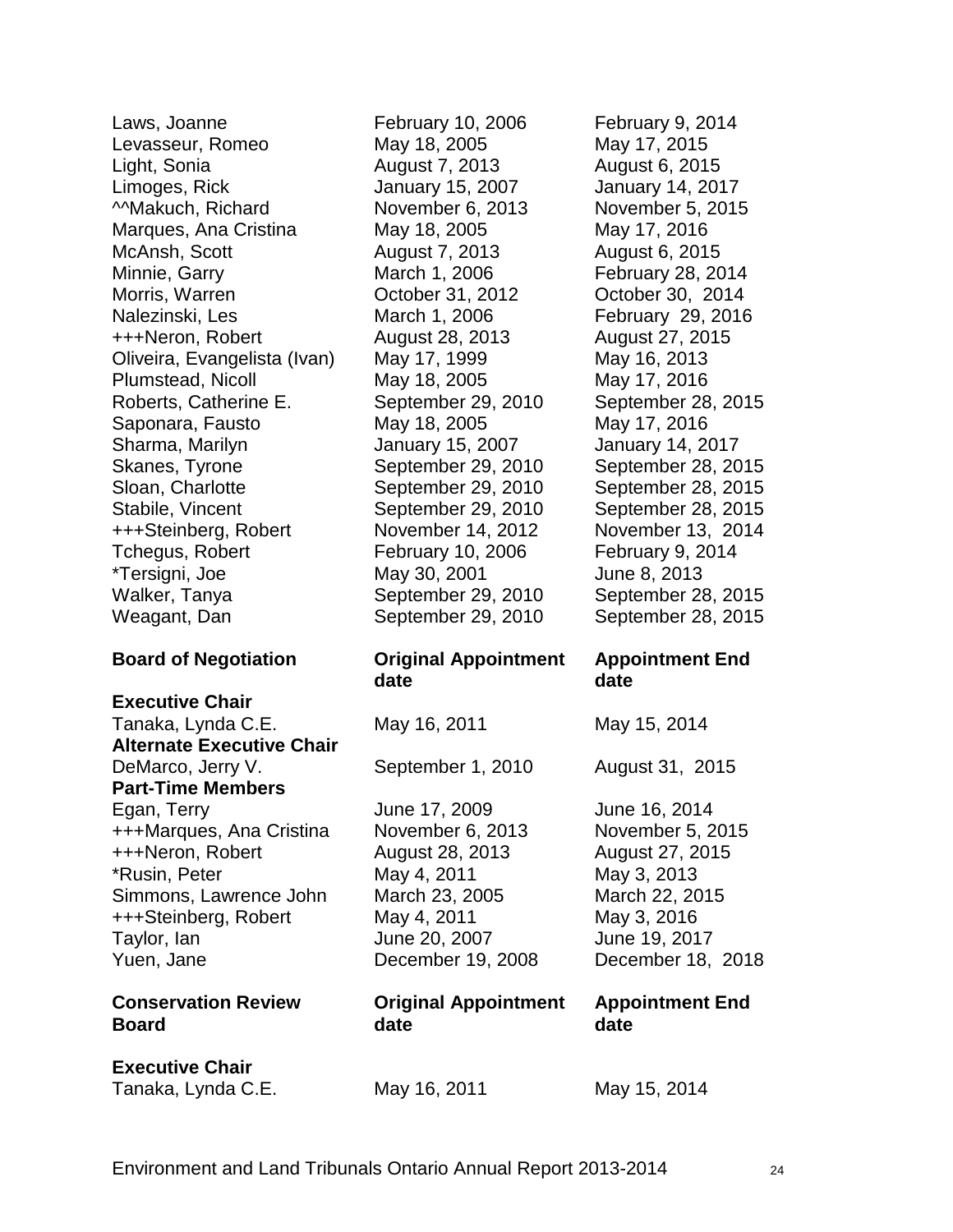| <b>Alternate Executive Chair</b>                      |                                     |                                |
|-------------------------------------------------------|-------------------------------------|--------------------------------|
| DeMarco, Jerry V.                                     | September 1, 2010                   | August 31, 2015                |
| <b>Part-Time Associate Chair</b>                      |                                     |                                |
| DeMarco, Jerry V.                                     | May 8, 2013                         | August 31, 2015                |
| <b>Part-Time Vice-Chair</b>                           |                                     |                                |
| Murdoch, Su                                           | February 16, 2005                   | May 8, 2017                    |
| <b>MWright, Robert</b>                                | May 29, 2013                        | May 28, 2015                   |
| <b>Part-Time Members</b>                              |                                     |                                |
| ++++Denhez, Marc                                      | April 18, 2012                      | April 17, 2017                 |
| Henderson, Stuart                                     | June 28, 2006                       | June 27, 2014                  |
| *Kidd, Stuart W.                                      | February 3, 2006                    | September 18, 2013             |
| ###Levy, Alan                                         | November 6, 2013                    | November 5, 2015               |
| <b>Environmental Review</b><br><b>Tribunal</b>        | <b>Original Appointment</b><br>date | <b>Appointment End</b><br>date |
| <b>Executive Chair</b>                                |                                     |                                |
| Tanaka, Lynda C.E.                                    | May 16, 2011                        | May 15, 2014                   |
| <b>Alternate Executive Chair</b>                      |                                     |                                |
| DeMarco, Jerry V.                                     | September 1, 2010                   | August 31, 2015                |
| <b>Associate Chair</b>                                |                                     |                                |
| DeMarco, Jerry V.                                     | September 1, 2010                   | August 31, 2015                |
| <b>Full-Time Vice-Chairs</b>                          |                                     |                                |
| Gibbs, Heather                                        | September 20, 2006                  | February 21, 2018              |
| Muldoon, Paul                                         | April 4, 2006                       | April 3, 2016                  |
| %VanderBent, Dirk                                     | September 18, 2006                  | September 17, 2016             |
| <b>MWright, Robert V.</b>                             | August 27, 2007                     | August 26, 2017                |
| <b>Part-Time Vice-Chair</b>                           |                                     |                                |
| ##Schiller, Susan                                     | November 6, 2013                    | November 5, 2015               |
| <b>Full-Time Member</b>                               |                                     |                                |
| ++Jackson, Helen                                      | May 24, 2011                        | May 23, 2016                   |
| <b>Part-Time Members</b>                              |                                     |                                |
| ++Carter-Whitney, Maureen                             | May 4, 2011                         | May 3, 2016                    |
| *Lang, John B.                                        | January 23, 2013                    | <b>January 22, 2014</b>        |
| ###Levy, Alan D.                                      | May 9, 2007                         | May 8, 2017                    |
| McLeod-Kilmurray, Heather                             | May 4, 2011                         | May 3, 2016                    |
| Milbourn, Paul                                        | December 5, 2012                    | December 4, 2014               |
| Pardy, Bruce                                          | June 22, 2005                       | June 21, 2016                  |
| Valiante, Marcia                                      | May 9, 2007                         | May 8, 2014                    |
| <b>Ontario Municipal Board</b>                        | <b>Original Appointment</b><br>date | <b>Appointment End</b><br>date |
| <b>Executive Chair</b><br>Tanaka, Lynda C.E           | May 16, 2011                        | May 15, 2014                   |
| <b>Alternate Executive Chair</b><br>DeMarco, Jerry V. | September 1,2010                    | August 31, 2015                |